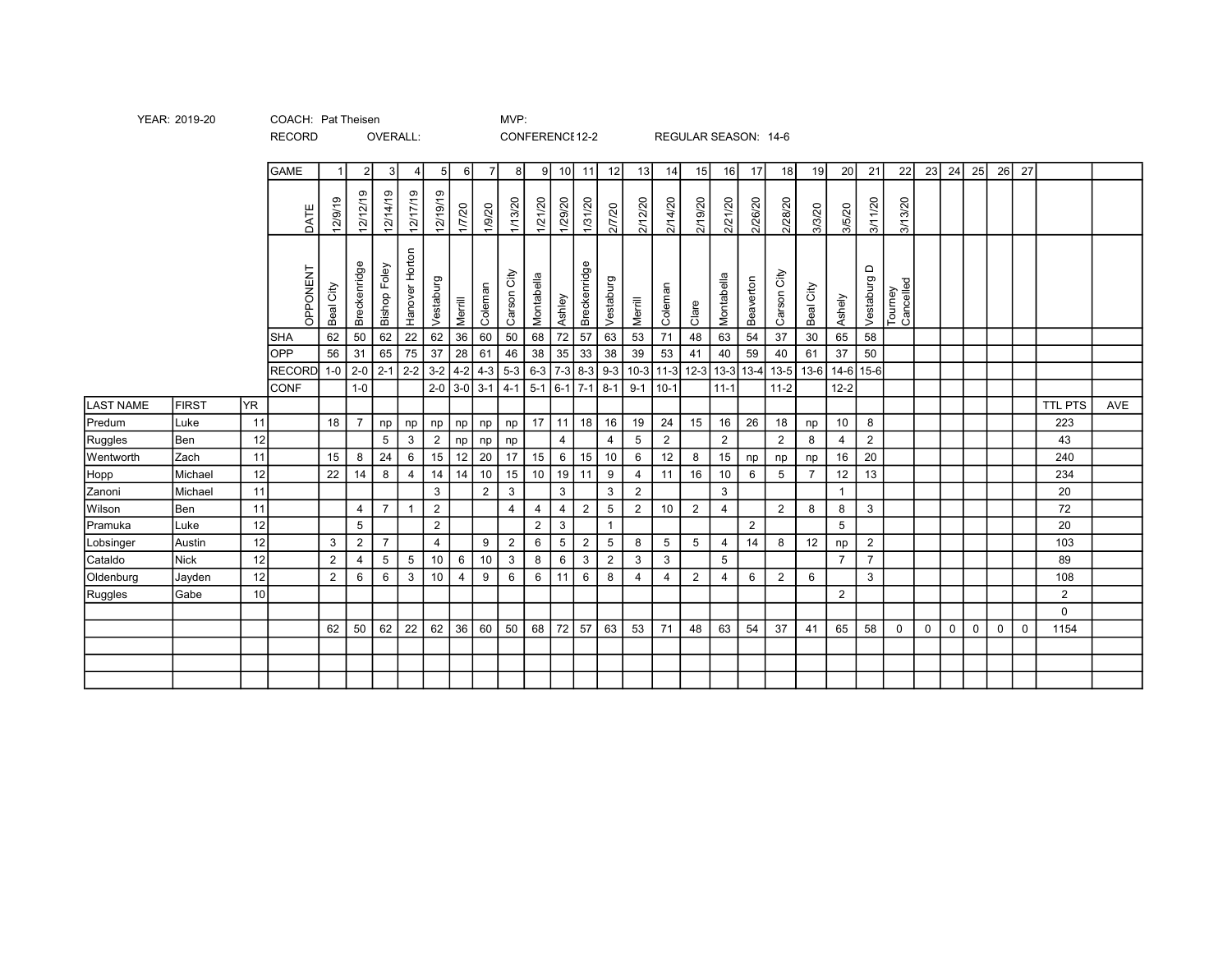OVERALL: 13-7 CONFERENCE11-3 REGULAR SEASON: 12-6

|                  |              |           | <b>GAME</b>   |                 | $\overline{2}$ | 3                       | 4                                                        | 5 <sub>l</sub>  | 6I             | $\overline{7}$ | 81              | -91            | 10                   | 11             | 12        | 13              | 14              | 15             | 16             | 17             |                | 18 19              | 20              | 21            |                                   | 22 23 24 25 26 27                      |         |                                    |                    |  |
|------------------|--------------|-----------|---------------|-----------------|----------------|-------------------------|----------------------------------------------------------|-----------------|----------------|----------------|-----------------|----------------|----------------------|----------------|-----------|-----------------|-----------------|----------------|----------------|----------------|----------------|--------------------|-----------------|---------------|-----------------------------------|----------------------------------------|---------|------------------------------------|--------------------|--|
|                  |              |           | DATE          | 11/30/18        | 12/6/18        | 12/11/18                | 12/13/18                                                 | 12/18/18        | 12/21/18       | 1/3/19         | 1/8/19          | 1/10/19        | 1/14/19              | 1/25/19        | 1/28/19   | 2/11/19         | 2/1/19          | 2/5/19         | 2/8/19         | 2/13/19        | 2/15/19        | 2/19/19            | 2/22/19         | 2/27/19       | 8/1/19                            |                                        |         |                                    |                    |  |
|                  |              |           | OPPONENT      | Carson City     | Coleman        | liiH<br><b>Chippewa</b> | Ashley                                                   | Beal City       | Kzoo Hackett   | Breckenridge   | Vestaburg       | Merrill        | Montabella           | City<br>Carson | Clare     | Coleman         | Ashley          | Beal City      | Breckenridge   | Vestaburg      | Merrill        | Stanwood<br>Morley | Montabella      | (D) McB Chris | Cross<br>ВR<br>$\widehat{\Theta}$ |                                        |         |                                    |                    |  |
|                  |              |           | <b>SHA</b>    | 41              | 90             |                         | 72 90                                                    | 47              | $70\,$         | 66             | 65              | 67             | 70                   | 34             | ${\bf C}$ | 75              | $73\,$          | 60             | 81             | 74             | 66             | $\mathtt{C}$       | 83              | 55            | 52                                |                                        |         |                                    |                    |  |
|                  |              |           | <b>OPP</b>    | 47              | 63             | 18                      | 59                                                       | 66              | 86             | 61             | 20              | 20             | 73                   | 53             |           | $N$   23        | $32\,$          | 65             | 65             | 36             | 35             | ${\sf N}$          | 48              | 50            | 55                                |                                        |         |                                    |                    |  |
|                  |              |           | <b>RECORD</b> | $0 - 1$         |                | $1-1$ 2-1 3-1           | $2 - 1$                                                  | $3-2$           | $3-3$          | $4-3$          | $5-3$ 6-3       | $\vert$ 5-1    | $6 - 4$<br>$5-2$ 5-3 | 6-5            |           | $6-3$ 7-3       | $C$   7-5   8-5 | $8-6$          | $9-6$          | $10 - 6$       | $11-6$         | $\mathsf C$        | $12-6$          |               | $13-6$ 13-7                       |                                        |         |                                    |                    |  |
| <b>LAST NAME</b> | <b>FIRST</b> | <b>YR</b> | <b>CONF</b>   | $0-1$           | $1 - 1$        |                         |                                                          |                 |                | $3-1$          | $4 - 1$         |                |                      |                | L         |                 |                 |                | $8 - 3$        | $9 - 3$        | $10-3$         |                    | $11-3$          |               |                                   |                                        |         |                                    | <b>TTL PTS AVE</b> |  |
| Predum           | Luke         | 10        |               | 9               | 11             | 9                       | 16                                                       | 2               | 10             | 8              | $5\phantom{.0}$ | 9              | 18                   |                |           | 8               | 15              | 8              | 21             | 4              | 3              |                    | 18              |               |                                   |                                        |         |                                    | 174                |  |
| Krepostman       | Noah         | 12        |               | $\overline{2}$  | $\,6\,$        | $\mathbf{1}$            |                                                          | $\sqrt{2}$      | $\mathbf{3}$   |                | $\overline{5}$  |                | $\sqrt{5}$           | $\overline{2}$ |           | $5\overline{)}$ | 6               |                |                |                |                |                    | $5\overline{)}$ |               |                                   |                                        |         |                                    | 43                 |  |
| Zeien            | Brendan      | 12        |               | 11              | 4              | 6                       | $\overline{2}$                                           | $\overline{7}$  |                | 5 <sub>5</sub> | $\overline{2}$  | $\overline{2}$ | $\overline{2}$       | $\overline{2}$ |           | $5\phantom{.0}$ | $\overline{2}$  | 6              | 4              |                | $\overline{2}$ |                    | $\overline{7}$  |               |                                   |                                        |         |                                    | 69                 |  |
| Wentworth        | Zach         | 10        |               |                 |                |                         | $\overline{7}$                                           | 3               | $\overline{7}$ | 16             | 12              | 11             | $\mathbf{1}$         | $\overline{7}$ |           | 11              | $\overline{2}$  | 10             | $\mathbf{3}$   | $\overline{4}$ | 10             |                    | $\overline{7}$  | 19            |                                   |                                        |         |                                    | 130                |  |
| Hopp             | Michael      | 11        |               | 6               | $\overline{5}$ | 11                      | 11                                                       | $\overline{7}$  | 13             | $\overline{4}$ | 12              | $\overline{4}$ | $\overline{4}$       | $\overline{2}$ |           | $\overline{7}$  | 15              | $\,6\,$        | 12             | 16             | $\overline{4}$ |                    | 8               |               |                                   |                                        |         |                                    | 147                |  |
| Scully           | Rory         | 12        |               |                 |                | 2                       | $\overline{2}$                                           |                 |                |                |                 | $\overline{4}$ | 10 <sup>1</sup>      | 4              |           | $\overline{2}$  | 6               | 5              | 4              |                | $\overline{2}$ |                    | 4               |               |                                   |                                        |         |                                    | 45                 |  |
| Cataldo          | Nickolas     | 11        |               |                 |                | 8                       | 3                                                        |                 | 3              |                | 3               | $\overline{2}$ |                      |                |           |                 | $\sqrt{5}$      |                | $\overline{2}$ | $\overline{7}$ |                |                    |                 |               |                                   |                                        |         |                                    | 33                 |  |
| Oldenburg        | Jayden       | 12        |               |                 |                |                         |                                                          |                 |                |                |                 |                |                      | 6              |           | 6               | $\sqrt{5}$      |                | $\overline{2}$ |                | 4              |                    | $\mathbf{1}$    |               |                                   |                                        |         |                                    | 24                 |  |
| Lobsinger        | Austin       | 11        |               |                 | 13             | $\mathbf{1}$            |                                                          |                 | 3              |                | $\overline{4}$  | $\mathbf{1}$   |                      | 9              |           | $\overline{7}$  | $\overline{2}$  |                |                | 4              | $\overline{7}$ |                    | $\overline{2}$  |               |                                   |                                        |         |                                    | 54                 |  |
| DeLau            | Cross        | 12        |               | $\mathbf{3}$    |                | 10 <sup>1</sup>         | 11                                                       | $6\phantom{1}6$ | $\overline{2}$ | $\mathbf{3}$   |                 | 4              | $\overline{4}$       |                |           |                 |                 | $\mathbf{3}$   |                | $\overline{4}$ | $\overline{2}$ |                    | $\overline{c}$  |               |                                   |                                        |         |                                    | 54                 |  |
| Nelson           | Colton       | 12        |               | 10 <sup>°</sup> | 45             | 16                      | 35                                                       | 20              | 25             | 25             | 20              | $\vert$ 24     | 16                   |                |           | 12              |                 | 18             | 27             | 25             | 30             |                    | 22              | 15            | 20                                |                                        |         |                                    | 405                |  |
| Fritz            | Jacob        | 12        |               |                 | 6              | 8                       | $\mathbf{3}$                                             |                 | $\overline{4}$ | 5              | $\overline{2}$  | 6              | 10                   | $\overline{2}$ |           | $12$ 15         |                 | $\overline{4}$ | 4              | 10             | $\overline{2}$ |                    | $\overline{7}$  |               |                                   |                                        |         |                                    | 100                |  |
|                  |              |           |               |                 |                |                         |                                                          |                 |                |                |                 |                |                      |                |           |                 |                 |                |                |                |                |                    |                 |               |                                   |                                        |         |                                    | $\mathbf{0}$       |  |
|                  |              |           |               |                 |                |                         |                                                          |                 |                |                |                 |                |                      |                |           |                 |                 |                |                |                |                |                    |                 |               |                                   |                                        |         |                                    | $\mathbf 0$        |  |
|                  |              |           |               |                 |                |                         |                                                          |                 |                |                |                 |                |                      |                |           |                 |                 |                |                |                |                |                    |                 |               |                                   |                                        |         |                                    | $\mathbf 0$        |  |
| <b>TOTAL</b>     |              |           |               |                 | $41$   90      |                         | 72   90   47   70   66   65   67   70   34   0   75   73 |                 |                |                |                 |                |                      |                |           |                 |                 | 60             | 81             | 74             | 66             | $\mathsf 0$        | 83              | 34            | 20                                | $\begin{array}{c c} 0 & 0 \end{array}$ | $\circ$ | $\mathsf{O}\xspace$<br>$\mathbf 0$ | 1278               |  |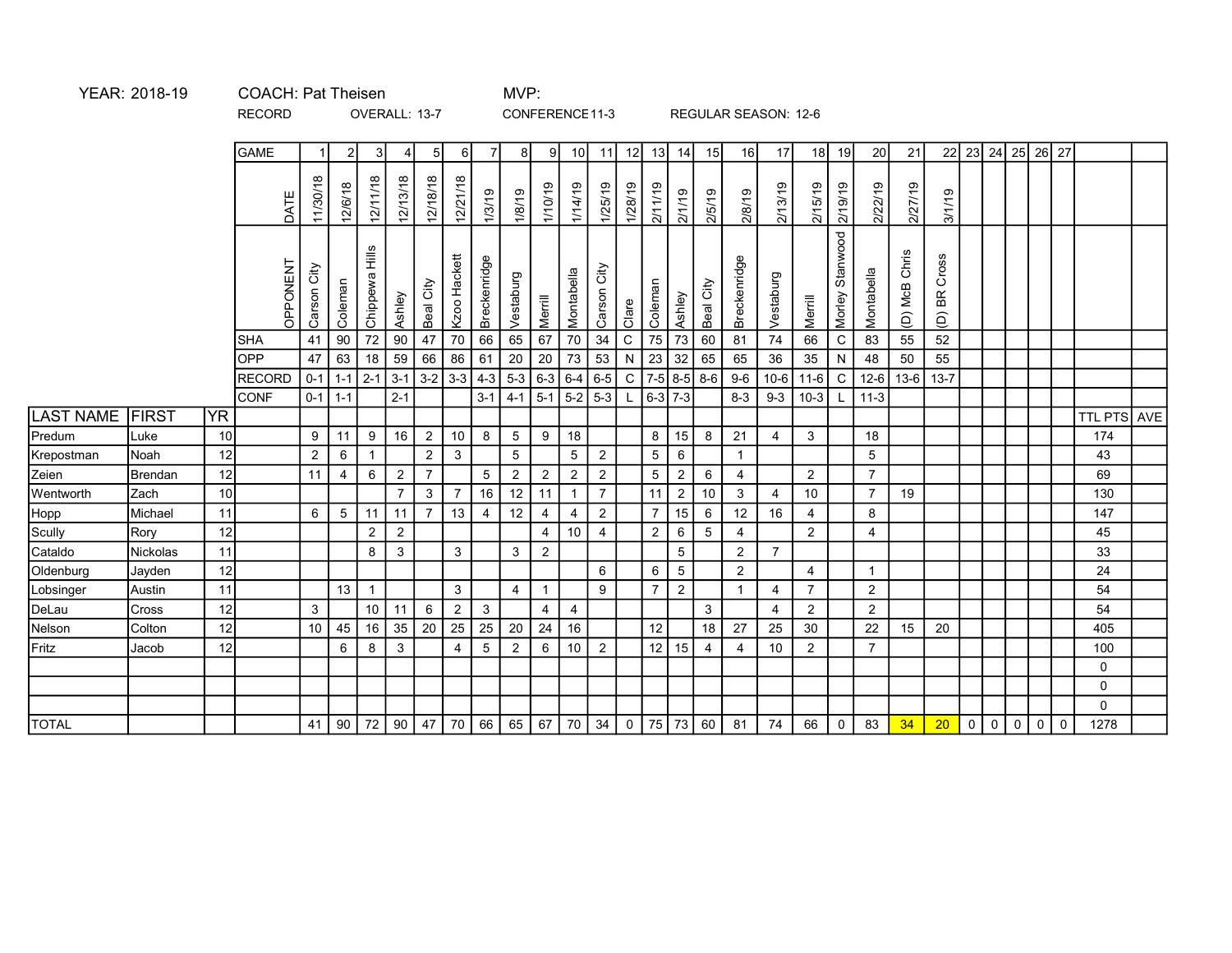YEAR: 2017-18 COACH: Pat Theisen MVP:

Pat Theisen

## OVERALL: 18-6 CONFERENCE:12-2 REGULAR SEASON: 15-5

|                                 |               |                      | <b>GAME</b> | $\overline{2}$ | 2                            | 3 <sup>l</sup>  | ◢              | 5 <sub>l</sub> | $6 \overline{6}$ | 7 <sup>1</sup> | 8               | 9 <sub>l</sub>  | 10              | 11              | 12             | 13             | 14             | 15               | 16             | 17             | 18             | 19                                                     | 20                                | 21             | 22                                           | 23                   | 24                   | 25          |                |     |
|---------------------------------|---------------|----------------------|-------------|----------------|------------------------------|-----------------|----------------|----------------|------------------|----------------|-----------------|-----------------|-----------------|-----------------|----------------|----------------|----------------|------------------|----------------|----------------|----------------|--------------------------------------------------------|-----------------------------------|----------------|----------------------------------------------|----------------------|----------------------|-------------|----------------|-----|
|                                 |               |                      | DATE        | 12/6/17        | 12/8/17                      | 12/12/17        | 12/14/17       | 12/19/17       | 1/4/18           | 1/9/18         | 1/11/18         | 1/13/18         | 1/15/18         | 1/24/18         | 1/26/18        | 1/31/18        | 2/2/18         | 2/6/18           | 2/9/18         | 2/14/18        | 2/16/18        | 2/23/18                                                | 3/1/18                            | 3/7/18         | 3/9/18                                       | 3/12/18              | 3/14/18              |             |                |     |
|                                 |               |                      | OPPONENT    | Carson City    | Newman Catholic              | Chip Hills      | Coleman        | Beal City      | Merrill          | Ashley         | Montabella      | Nouvel Catholic | Breckenridge    | Clare           | Vestaburg      | Carson City    | Coleman        | Beal City        | Merrill        | Ashley         | Montabella     | Breckenridge                                           | Vestaburg                         | Baldwin D      | $\qquad \qquad \Box$<br><b>BR</b> Crossroads | Onekama <sub>R</sub> | Buckley <sub>R</sub> |             |                |     |
|                                 |               |                      | SHA         | 40             | 64                           | 62              | $68$           | 41             | $\overline{82}$  | 49             | 65              | 53              | 62              | 62              | 60             | 46             | $71$           | 49               | ${\bf 78}$     | 52             | 69             | 69                                                     | $\overline{75}$                   | 65             | 59                                           | 55                   | 44                   |             |                |     |
|                                 |               |                      | OPP         | 46             | 41                           | 31              | $47\,$         | 58             | 35               | 58             | 53              | 40              | 27              | $\overline{70}$ | 46             | 44             | 28             | 61               | $26\,$         | 51             | 55             | 59                                                     | 43                                | 56             | 44                                           | 43                   | 66                   |             |                |     |
|                                 |               |                      | RECORD      | $0-1$          |                              | $1-1$ 2-1       | $3 - 1$        |                | $3-2$ 4-2        | $4-3$          | $5-3$           | $6-3$ 7-3       |                 | $7-4$           | $8-4$          | $9 - 4$        |                |                  |                |                |                | 10-4 10-5 11-5 12-5 13-5 14-5 15-5 16-5 17-5 18-5 18-6 |                                   |                |                                              |                      |                      |             |                |     |
|                                 |               |                      | CONF        | $0-1$          |                              |                 | $1 - 1$        |                | $2 - 1$          |                | $2-2$ 3-2       |                 | $4 - 2$         |                 | $5-2$          | $6-2$ 7-2      |                |                  |                |                |                | 8-2 9-2 10-2 11-2 12-2                                 |                                   |                |                                              |                      |                      |             |                |     |
| LAST NAME                       | FIRST         | YR <sup></sup><br>12 |             |                |                              |                 | $\overline{2}$ |                |                  |                |                 |                 |                 |                 |                |                |                |                  |                |                |                |                                                        |                                   |                |                                              |                      |                      |             | <b>TTL PTS</b> | AVE |
| MacDonald<br>Krepostman         | Lance<br>Noah | 11                   |             | 3              | $\overline{2}$<br>$\sqrt{2}$ | 5<br>$\sqrt{2}$ | $\overline{2}$ | $\,6\,$        | $\mathbf{3}$     |                | $\mathbf{3}$    | $5\overline{)}$ | $\,6\,$         |                 |                |                | 4              |                  | $\sqrt{5}$     |                | $\overline{2}$ | $\overline{4}$                                         | $\overline{2}$<br>$6\phantom{.}6$ |                |                                              |                      |                      |             | 11<br>53       |     |
| Zeien                           | Brendan       | 11                   |             |                | $\overline{1}$               | $\mathbf 1$     | 6              | 4              | 6                |                | $\overline{4}$  |                 | $5\phantom{.0}$ | 4               |                | 4              |                |                  |                | $\overline{2}$ | 11             | $\overline{2}$                                         | $\overline{2}$                    |                | 4                                            |                      |                      |             | 56             |     |
| Wentworth                       | Zach          | 9                    |             |                |                              |                 |                |                | $\overline{7}$   | 9              | $5\phantom{.0}$ | $\overline{7}$  | $\bf{8}$        | $\mathbf{3}$    | $\overline{5}$ | $\overline{a}$ | 15             | $9\,$            | 12             | 13             | 8              | $\mathbf{3}$                                           | $\overline{4}$                    | $\overline{7}$ | $\bf8$                                       | 12                   | $\,6\,$              |             | 143            |     |
| <u>Hyble</u>                    | Colton        | 12                   |             | $\overline{2}$ | 8                            | 8               | 19             | 8              | $\mathsf 3$      | 11             | $9\,$           |                 | $\mathbf{3}$    | $\overline{7}$  | $\overline{5}$ | $\sqrt{5}$     | 11             | 11               | 8              | $9\,$          | 13             | $10\,$                                                 | $\overline{4}$                    | 17             | 12                                           | $\overline{4}$       | $\overline{7}$       |             | 195            |     |
| Nelson                          | Colton        | 11                   |             | 21             | 34                           | 25              | 21             | 14             | 28               | 13             | 15              | 24              | 23              | 30              | 29             | 18             | 18             | $\boldsymbol{9}$ | 22             | 4              | 10             | 24                                                     | 26                                | 21             | 13                                           | 21                   | 16                   |             | 479            |     |
| Scully                          | Rory          | 11                   |             |                |                              |                 | $\overline{2}$ |                |                  |                |                 |                 | $\overline{2}$  |                 |                |                | $\overline{4}$ |                  | $\overline{5}$ |                |                |                                                        | $\overline{2}$                    |                |                                              |                      |                      |             | 15             |     |
| Methner                         | Joe           | 12                   |             | 14             | 17                           | 16              | 10             | $\sqrt{5}$     | $21$             | 11             | 19              | 12              | 8               | 12              | 17             | 17             | $\overline{4}$ | 16               | 20             | 14             | 20             | 20                                                     | 15                                | 12             | 22                                           | 14                   | 8                    |             | 344            |     |
|                                 | Josh          | 12                   |             |                |                              |                 | 4              | 4              | 4                |                | 8               |                 |                 | 6               | $\overline{2}$ |                | $\overline{2}$ | $\overline{2}$   |                | 4              | $\overline{2}$ |                                                        | $\overline{2}$                    | 6              |                                              | $\overline{4}$       |                      |             | 51             |     |
| <mark>Lobsinger</mark><br>DeLau | <b>Cross</b>  | 11                   |             |                |                              |                 |                |                | $\overline{2}$   | 5              | $\overline{1}$  | 4               |                 |                 |                |                | 4              |                  |                | 6              | 2              |                                                        | 8                                 |                |                                              |                      |                      |             | 33             |     |
| Fritz                           | Jacob         | 11                   |             |                |                              | 5               | 2              |                | 8                |                | $\mathbf{1}$    |                 | 6               |                 | $\overline{2}$ |                | 9              | $\overline{2}$   | $\,$ 5 $\,$    |                | $\overline{1}$ | $6\phantom{.}6$                                        | 4                                 | $\overline{2}$ |                                              |                      | 4                    |             | 57             |     |
|                                 |               |                      |             |                |                              |                 |                |                |                  |                |                 |                 |                 |                 |                |                |                |                  |                |                |                |                                                        |                                   |                |                                              |                      |                      |             | $\mathbf 0$    |     |
|                                 |               |                      |             |                |                              |                 |                |                |                  |                |                 |                 |                 |                 |                |                |                |                  |                |                |                |                                                        |                                   |                |                                              |                      |                      |             | $\mathbf 0$    |     |
|                                 |               |                      |             |                |                              |                 |                |                |                  |                |                 |                 |                 |                 |                |                |                |                  |                |                |                |                                                        |                                   |                |                                              |                      |                      |             | $\mathbf 0$    |     |
|                                 |               |                      |             |                |                              |                 |                |                |                  |                |                 |                 |                 |                 |                |                |                |                  |                |                |                |                                                        |                                   |                |                                              |                      |                      |             | $\mathbf 0$    |     |
|                                 |               |                      |             | 40             | 64                           | 62              | 68             | 41             | 82               | 49             | 65              | 53              | 62              | 62              | 60             | 46             | 71             | 49               | 78             | 52             | 69             | 69                                                     | 75                                | 65             | 59                                           | 55                   | 41                   | $\mathbf 0$ | 1437           |     |

Methner 754 career

Nelson 950 career so far

RECORD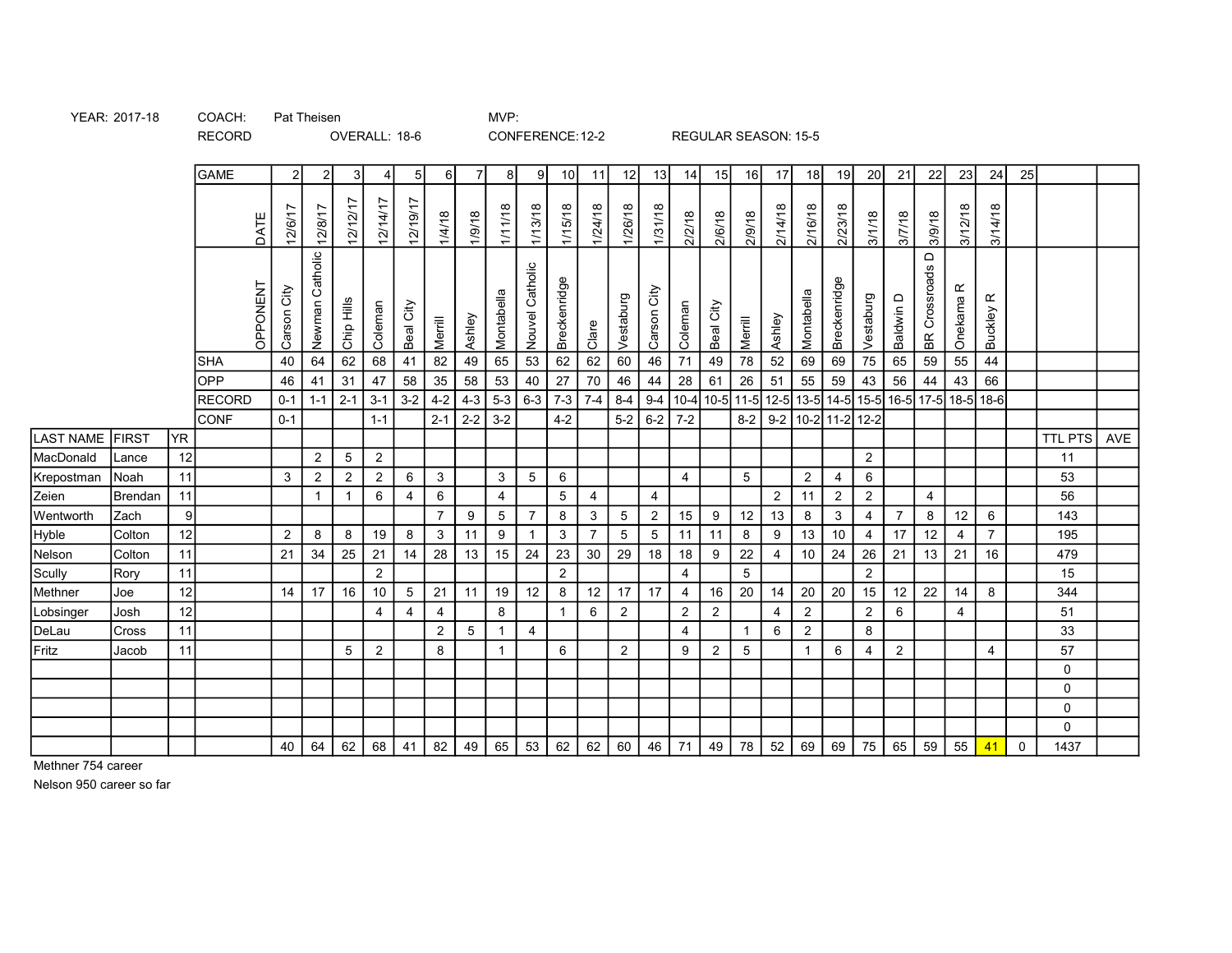|                  |           |           | <b>GAME</b>   |             | $\mathfrak{p}$    | $\mathcal{E}$  | $\Delta$       |                 | 6I             | $\overline{7}$ | 8              | -91            | 10 <sup>1</sup> | 11              | 12              | 13              | 14               | 15             | 16              | 17             | 18             | 19              | 20             | 21             | 22                             | 23                        | 24                       | 25 | 26 | 27 |              |     |
|------------------|-----------|-----------|---------------|-------------|-------------------|----------------|----------------|-----------------|----------------|----------------|----------------|----------------|-----------------|-----------------|-----------------|-----------------|------------------|----------------|-----------------|----------------|----------------|-----------------|----------------|----------------|--------------------------------|---------------------------|--------------------------|----|----|----|--------------|-----|
|                  |           |           | DATE          | 12/8/16     | 12/13/16          | 12/15/16       | 12/20/16       | 1/5/17          | 1/17           | 2/20/17        | 1/23/17        | 2/4/17         | 1/20/17         | 1/25/17         | 21117           | 2/3/17          | 2/7/17           | 2/10/17        | 2/15/17         | 2/17/17        | 2/24/17        | 2/28/17         | 3/2/17         | 3/6/17         | 3/8/17                         | 3/10/17                   | 3/13/17                  |    |    |    |              |     |
|                  |           |           | OPPONENT      | Carson City | Lansing Christian | Coleman        | Beal City      | Merrill         | Vestaburg      | Ashley         | Montabella     | Clare          | Breckenridge    | Nouvel Catholic | Carson City     | Coleman         | Beal City        | Merrill        | Ashley          | Montabella     | Breckenridge   | Morley Stanwood | Vestaburg      | Marion D       | $\mathsf{\Omega}$<br>Vestaburg | McBain Chr D              | $\propto$<br>Wyoming TUC |    |    |    |              |     |
|                  |           |           | <b>SHA</b>    | 50          | 59                | 77             | 55             | 70              | 58             | 53             | 58             | 65             | 54              | 48              | 52              | $\overline{82}$ | 38               | 66             | 62              | 57             | 45             | 38              | 51             | 66             | 47                             | 62                        | 37                       |    |    |    |              |     |
|                  |           |           | OPP           | 57          | 71                | 35             | 59             | 28              | 44             | 42             | 64             | 58             | 77              | 57              | 42              | 56              | 67               | 47             | 49              | $34\,$         | 62             | 62              | 42             | 31             | 36                             | 52                        | 63                       |    |    |    |              |     |
|                  |           |           | <b>RECORD</b> | $0 - 1$     | $0-2$             | $1 - 2$        | $1 - 3$        | $2 - 3$         | $3-3$          | $10-7$         | $3-5$          | $6-6$          | $3-4$           | $3-6$           | $4-6$           | $5-6$           | $6 - 7$          | $7 - 7$        | $8-7$           | $9 - 7$        | $10 - 8$       | $10-9$          |                |                |                                | 11-9 12-9 13-9 14-9 14-10 |                          |    |    |    |              |     |
|                  |           |           | <b>CONF</b>   | $0 - 1$     |                   | $1 - 1$        |                | $2 - 1$         | $3-1$          | $9 - 3$        | $3-3$          |                | $3 - 2$         |                 | $4-3$           | $5-3$           |                  | $6-3$ 7-3      |                 | $8-3$ 9-4      |                |                 | $10 - 4$       |                |                                |                           |                          |    |    |    |              |     |
| <b>LAST NAME</b> | FIRST     | <b>YR</b> |               |             |                   |                |                |                 |                |                |                |                |                 |                 |                 |                 |                  |                |                 |                |                |                 |                |                |                                |                           |                          |    |    |    | TTL PTS      | AVE |
| Lowe             | Carter    | 11        |               | 2           |                   | $\overline{2}$ | 2              | 5               |                | $2^{\circ}$    | $\mathbf{3}$   |                |                 | 3               | $\overline{2}$  | $\overline{2}$  |                  |                | 9               |                | $\mathbf{3}$   |                 |                |                |                                |                           |                          |    |    |    | 35           |     |
| MacDonald        | Lance     | 11        |               |             |                   | $\overline{7}$ |                | $\overline{4}$  |                |                |                |                | $\mathbf{3}$    |                 |                 | 13              |                  |                | $2^{\circ}$     | $\mathbf{3}$   |                |                 | $\overline{2}$ | 9              |                                |                           |                          |    |    |    | 43           |     |
| Ruggles          | llan      | 12        |               |             | $\mathbf{1}$      | $\overline{7}$ | 2              |                 |                |                |                |                |                 |                 |                 |                 |                  |                | $\mathbf{3}$    |                |                | $\overline{2}$  | $\overline{4}$ |                |                                |                           |                          |    |    |    | 19           |     |
| Zeien            | Brendan   | 10        |               |             |                   |                |                | 4               | 2              |                |                | 2              |                 |                 |                 | $3^{\circ}$     | $5\phantom{.0}$  |                | $\mathbf{3}$    |                |                |                 | $2^{\circ}$    | $\overline{2}$ | 5                              | $\overline{4}$            |                          |    |    |    | 33           |     |
| Ervin            | Ryan      | 12        |               | 6           | $\overline{4}$    | 4              | 9              | $\mathbf{3}$    | $\mathbf{3}$   | 3 <sup>1</sup> | $\overline{2}$ | 11             | $\mathbf{3}$    | $\overline{2}$  |                 | 11              | $\overline{2}$   | 10             | $5\phantom{.0}$ | 9              | 10             | $\overline{1}$  |                | 6              | 6                              |                           |                          |    |    |    | 110          |     |
| Hyble            | Colton    | 11        |               |             | 10                | 6              | $\mathbf{3}$   |                 | $\overline{4}$ | $\overline{4}$ |                | $\overline{2}$ |                 | $\overline{4}$  | $5\phantom{.0}$ | $\overline{4}$  | $\mathbf{3}$     | 8              |                 | $\overline{2}$ | $\overline{2}$ | $\overline{2}$  | $9\,$          | 4              | $\overline{2}$                 |                           | 6                        |    |    |    | 80           |     |
| Nelson           | Colten    | 10        |               | 21          | 16                | 27             | 26             | 25              | 18             | 24             | 26             | 23             | 17              | 10              | 23              | 20              | $\boldsymbol{9}$ | 24             | 14              | 25             | 19             | 12              | $20\degree$    | 16             | 13                             | 22                        | 21                       |    |    |    | 471          |     |
| Fetzer           | Landon    | 11        |               |             |                   |                |                | $\overline{4}$  |                |                |                |                |                 |                 |                 |                 |                  |                |                 | $\overline{2}$ |                |                 | 3              | 3              |                                |                           |                          |    |    |    | 12           |     |
| Methner          | Joe       | 11        |               | 11          | 12                | 6              | $\overline{7}$ | 10              | 24             | 12             | 19             | 25             | 28              | 18              | 17              | 24              | 16               | 11             | 16              | 9              | 11             | 16              |                | 15             | 11                             | 29                        | $\mathbf{3}$             |    |    |    | 350          |     |
| Lobsinger        | Josh      | 11        |               | 10          | $\overline{2}$    | $\overline{2}$ | $\overline{4}$ | $\overline{2}$  |                |                | 2              |                | -1              | 2               |                 |                 | 2                | $\overline{1}$ |                 | $\overline{4}$ |                | $\overline{2}$  |                |                |                                |                           |                          |    |    |    | 34           |     |
| Maloney          | Christian | 12        |               |             |                   |                |                | 5               |                | $\mathbf{1}$   | $\overline{2}$ |                |                 | $\overline{2}$  | $\overline{2}$  | $\mathbf{3}$    |                  | $\overline{2}$ | $\overline{2}$  |                |                |                 | $\overline{2}$ | 3              |                                |                           |                          |    |    |    | 24           |     |
| Sheffert         | Keaton    | 11        |               |             |                   |                |                | $5\phantom{.0}$ |                |                |                |                |                 |                 |                 |                 |                  |                |                 |                |                |                 |                |                |                                |                           |                          |    |    |    | 5            |     |
| DeLau            | Cross     | 10        |               |             | 14                | 16             | $\overline{2}$ | $\mathbf{3}$    | $\overline{7}$ | $\overline{7}$ | $\overline{4}$ | $\overline{2}$ | $\overline{2}$  | $\overline{7}$  | $\mathbf{3}$    | $\overline{2}$  | $\overline{1}$   | 9              | 8               | $\mathbf{3}$   |                | 3               | 9              | 8              | 10                             | $\overline{7}$            |                          |    |    |    | 127          |     |
|                  |           |           |               | 50          | 59                | 77             | 55             | 70              | 58             | 53             | 58             | 65             | 54              | 48              | 52              | 82              | 38               | 66             | 62              | 57             | 45             | 38              | 51             | 66             | 47                             | 62                        | 30                       |    |    |    | 1343         |     |
|                  |           |           |               |             |                   |                |                |                 |                |                | ppd ppd ppd    |                |                 |                 |                 |                 |                  |                |                 |                |                |                 |                |                |                                |                           |                          |    |    |    | $\mathbf{0}$ |     |
|                  |           |           |               |             |                   |                |                |                 |                |                | 109 112 117    |                |                 |                 |                 |                 |                  |                |                 |                |                |                 |                |                |                                |                           |                          |    |    |    | $\mathbf{0}$ |     |
|                  |           |           |               |             |                   |                |                |                 |                |                |                |                |                 |                 |                 |                 |                  |                |                 |                |                |                 |                |                |                                |                           |                          |    |    |    | $\mathbf 0$  |     |
|                  |           |           |               |             |                   |                |                |                 |                |                |                |                |                 |                 |                 |                 |                  |                |                 |                |                |                 |                |                |                                |                           |                          |    |    |    | $\Omega$     |     |
|                  |           |           |               |             |                   |                |                |                 |                |                |                |                |                 |                 |                 |                 |                  |                |                 |                |                |                 |                |                |                                |                           |                          |    |    |    | 0            |     |
|                  |           |           |               |             |                   |                |                |                 |                |                |                |                |                 |                 |                 |                 |                  |                |                 |                |                |                 |                |                |                                |                           |                          |    |    |    | $\Omega$     |     |

YEAR: 2016-17 COACH: Pat Theisen COACH: Pat Theisen

RECORD

OVERALL: 14-10 CONFERENCE:10-4 REGULAR SEASON: 11-9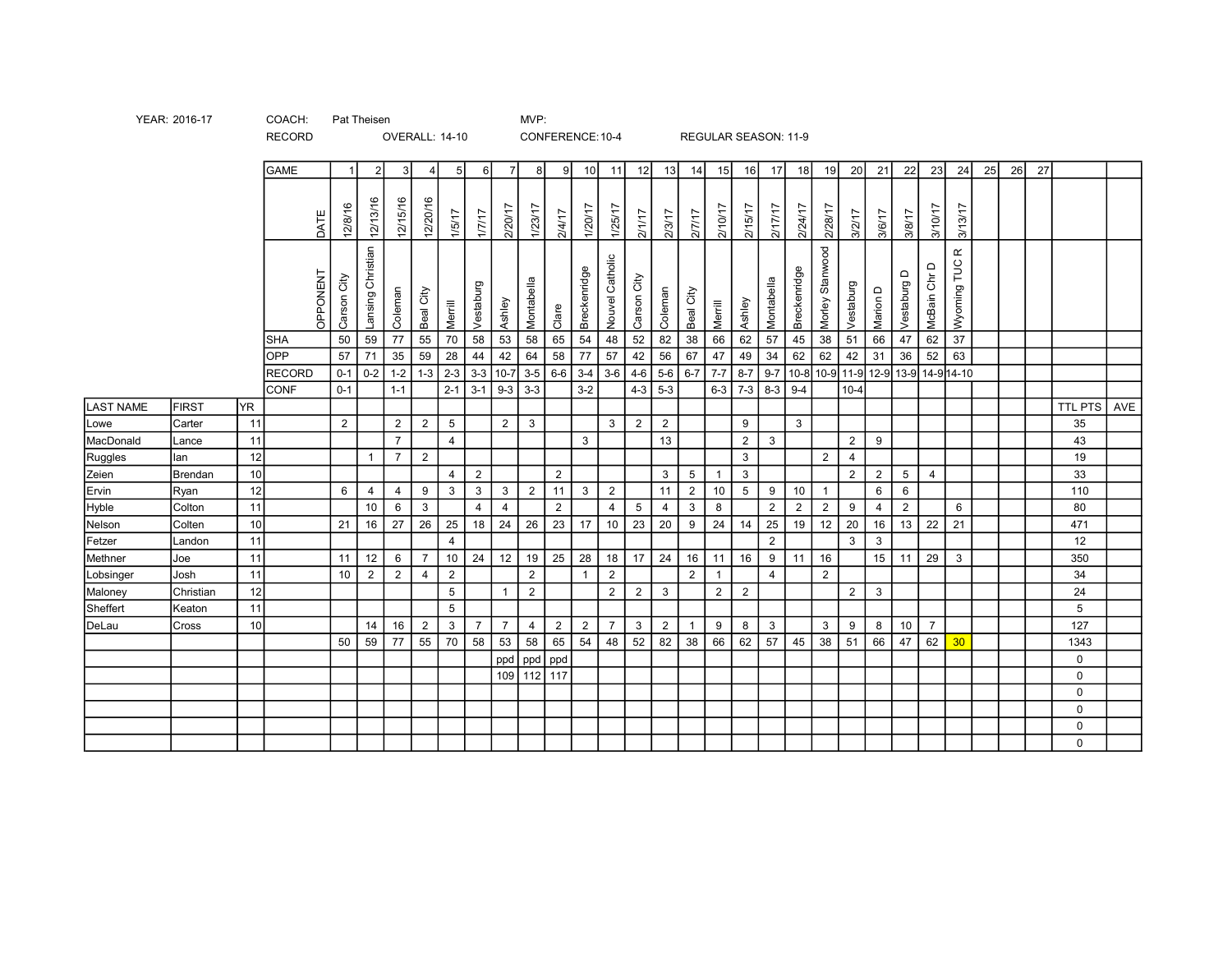| YEAR: 2015-1 |
|--------------|
|--------------|

YEAR: 2015-16 COACH: Pat Theisen COACH: Pat Theisen

RECORD

## OVERALL: 9-10 CONFERENCE: 5-5 REGULAR SEASON: 9-9

|                  |              |           | <b>GAME</b>   | $\vert$ 1              | $\overline{2}$   | 3 <sup>1</sup>         | $\overline{4}$  | 5               | 6               | 71             | 8               | 91                      | 10             | 11             | 12                | 13             | 14             | 15             | 16             | 17          | 18             | 19                  | 20             | 21                    | 22          | 27 |             |     |
|------------------|--------------|-----------|---------------|------------------------|------------------|------------------------|-----------------|-----------------|-----------------|----------------|-----------------|-------------------------|----------------|----------------|-------------------|----------------|----------------|----------------|----------------|-------------|----------------|---------------------|----------------|-----------------------|-------------|----|-------------|-----|
|                  |              |           | DATE          | 12/9/15                | 12/10/15         | 12/15/15               | 12/18/15        | 1/7/16          | 1/11/16         | 1/14/16        | 1/20/16         | 1/25/16                 | 1/27/16        | 1/29/16        | 2/2/16            | 2/5/16         | 2/8/16         | 2/12/16        | 2/19/16        | 2/24/16     | 2/26/16        | 3/1/16              | 3/3/16         | 3/9/16                |             |    |             |     |
|                  |              |           | OPPONENT      | Bay City All<br>Saints | Montabella       | Flint Int'l<br>Academy | Beal City       | Gity<br>Carson  | Clare           | Ashley         | Vestaburg       | <b>McBain Christian</b> | Saginaw Nouvel | Coleman        | Lansing Christian | Montabella     | Beal City      | City<br>Carson | Ashley         | Beaverton   | Vestaburg      | Morley<br>Standwood | Coleman        | McBain Christian<br>D |             |    |             |     |
|                  |              |           | <b>SHA</b>    | $39\,$                 | $\overline{51}$  | $50\,$                 | 46              | $\overline{21}$ | 65              | $\sqrt{46}$    | $\overline{38}$ | $\overline{57}$         | 44             | 51             | 36                | 42             | 59             | 33             | 65             |             | 49             |                     | 68             | 26                    |             |    |             |     |
|                  |              |           | <b>OPP</b>    | 36                     | 37               | $30\,$                 | 51              | 37              | 50              | 37             | 51              | 66                      | $50\,$         | 31             | 51                | 44             | 51             | 56             | 50             |             | 55             |                     | 24             | 44                    |             |    |             |     |
|                  |              |           | <b>RECORD</b> | $1-0$                  | $2-0$            | $3-0$                  | $3 - 1$         | $3-2$           | $4 - 2$         | $5 - 2$        | $5-3$           | $5-4$                   | $5-5$          | $6-5$          | $6-6$             | $6 - 7$        | $7 - 7$        | $7 - 8$        | $8 - 8$        |             | $8-9$          |                     | $9-9$          | $9 - 10$              |             |    |             |     |
|                  |              |           | CONF          |                        | $1 - 0$          |                        |                 | $1 - 1$         |                 | $2 - 1$        | $2 - 2$         |                         |                | $3 - 2$        |                   | $3 - 3$        |                | $3-4$          | $4 - 4$        |             | $4 - 5$        |                     | $5-5$          |                       |             |    |             |     |
| <b>LAST NAME</b> | <b>FIRST</b> | <b>YR</b> |               |                        |                  |                        |                 |                 |                 |                |                 |                         |                |                |                   |                |                |                |                |             |                |                     |                |                       |             |    | TTL PTS     | AVE |
|                  |              |           |               |                        |                  |                        |                 |                 |                 |                |                 |                         |                |                |                   |                |                |                |                |             |                |                     |                |                       |             |    | $\mathbf 0$ |     |
| Perez            | Tony         | 12        |               | 15                     | 8                | 15                     | 14              | $\overline{7}$  | 26              | 15             | 17              | 16                      | 14             | 14             | $6\overline{6}$   | 13             | 21             | $\overline{4}$ | 34             |             | 20             |                     | 9              | $\overline{7}$        |             |    | 275         |     |
| Schafer          | Alex         | 12        |               | 5                      | $\mathbf{1}$     |                        | $\overline{7}$  |                 | 6               |                |                 | 6                       | 6              | $\mathbf{2}$   |                   |                | $\mathbf{3}$   |                |                |             |                |                     | $\overline{2}$ |                       |             |    | 38          |     |
| Kornexl          | Matt         | 12        |               | $\mathbf{2}$           | $\boldsymbol{9}$ | 14                     | $5\phantom{.0}$ | 6               | $\overline{4}$  | $\overline{2}$ | $\overline{2}$  | $5\phantom{.0}$         | $\overline{2}$ | 8              | $\overline{2}$    | $\overline{4}$ | $\overline{2}$ | 6              | 8              |             | 9              |                     | $\mathbf{3}$   | 10                    |             |    | 103         |     |
| Fraser           | Cameron      | 12        |               |                        | $5\phantom{.0}$  |                        | $\mathbf{3}$    |                 | 5               | $\mathbf{3}$   |                 | $\mathbf{3}$            | $\overline{2}$ |                | $\overline{2}$    | $\sqrt{5}$     | 9              |                |                |             | $\overline{2}$ |                     | $\mathbf{3}$   | $\mathbf{1}$          |             |    | 43          |     |
| Reetz            | Jackson      | 12        |               | 8                      | 8                | 3                      | $\overline{1}$  |                 | $\overline{2}$  | 4              | $5\phantom{.0}$ | $\overline{4}$          | $\overline{2}$ | $\overline{2}$ | 4                 | $\overline{2}$ | $\mathbf{3}$   | $\overline{1}$ | $\overline{2}$ |             | $\overline{4}$ |                     | $\mathbf{3}$   | $\mathbf{1}$          |             |    | 59          |     |
| Gostomski        | Kristian     | 12        |               | $\overline{1}$         |                  | $\overline{4}$         |                 | 2               | $5\phantom{.0}$ | $\overline{1}$ | $\overline{2}$  |                         |                | $\overline{2}$ | $\overline{1}$    | $\overline{2}$ | 9              |                | $\overline{2}$ |             |                |                     |                |                       |             |    | 31          |     |
| Lowe             | Nicholas     | 11        |               |                        |                  |                        |                 |                 |                 |                |                 |                         |                |                |                   |                |                | $\overline{2}$ |                |             |                |                     | $\mathbf{3}$   |                       |             |    | 5           |     |
| Methner          | Joe          | 10        |               |                        | 4                | 4                      | $\overline{2}$  | 6               | $\overline{2}$  | 4              | $\overline{2}$  | $\mathbf{3}$            |                | $\overline{2}$ | $\mathbf{3}$      |                | 6              | $\overline{7}$ | $\mathbf{3}$   |             | $\mathbf{3}$   |                     | 8              | $\mathbf{1}$          |             |    | 60          |     |
| Szymanski        | Kyle         | 12        |               | 5                      | 14               | 9                      | 12              |                 | 13              | 16             | 6               | 10                      | 16             | 17             | 15                | 14             | $\overline{4}$ | 6              | 14             |             | 9              |                     | 14             | $\mathbf{3}$          |             |    | 197         |     |
| Neyer            | Austin       | 12        |               |                        |                  |                        |                 |                 |                 |                |                 |                         |                |                |                   |                |                |                |                |             | $\overline{2}$ |                     |                | $\overline{2}$        |             |    | 4           |     |
| Maloney          | Christian    | 11        |               | $\overline{2}$         | $\overline{2}$   |                        |                 |                 | $\overline{2}$  | $\overline{1}$ |                 |                         |                |                |                   |                |                |                |                |             |                |                     | $\overline{2}$ |                       |             |    | 9           |     |
| Ervin            | Ryan         | 11        |               | $\overline{1}$         |                  | $\mathbf 1$            | 2               |                 |                 |                | 4               | 10                      | 2              | 4              | 3                 | 2              | 2              | $\overline{7}$ | $\overline{2}$ |             |                |                     | 9              |                       |             |    | 50          |     |
| Ervin            | Casey        | 12        |               |                        |                  |                        |                 |                 |                 |                |                 |                         |                |                |                   |                |                |                |                |             |                |                     | 12             |                       |             |    | 12          |     |
|                  |              |           |               |                        |                  |                        |                 |                 |                 |                |                 |                         |                |                |                   |                |                |                |                |             |                |                     |                |                       |             |    | $\mathbf 0$ |     |
|                  |              |           |               |                        |                  |                        |                 |                 |                 |                |                 |                         |                |                |                   |                |                |                |                |             |                |                     |                |                       |             |    | $\mathbf 0$ |     |
| game total       |              |           |               | 39                     | 51               | 50                     | 46              | 21              | 65              | 46             | 38              | 57                      | 44             | 51             | 36                | 42             | 59             | 33             | 65             | $\mathbf 0$ | 49             | $\mathbf 0$         | 68             | 26                    | $\mathbf 0$ |    | 886         |     |
|                  |              |           |               |                        |                  |                        |                 |                 |                 |                |                 |                         |                |                |                   |                |                |                |                |             |                |                     |                |                       |             |    | $\mathbf 0$ |     |
|                  |              |           |               |                        |                  |                        |                 |                 |                 |                |                 |                         |                |                |                   |                |                |                |                |             |                |                     |                |                       |             |    | 0           |     |
|                  |              |           |               |                        |                  |                        |                 |                 |                 |                |                 |                         |                |                |                   |                |                |                |                |             |                |                     |                |                       |             |    | $\Omega$    |     |
|                  |              |           |               |                        |                  |                        |                 |                 |                 |                |                 |                         |                |                |                   |                |                |                |                |             |                |                     |                |                       |             |    |             |     |

Szymanski 447

Perez 377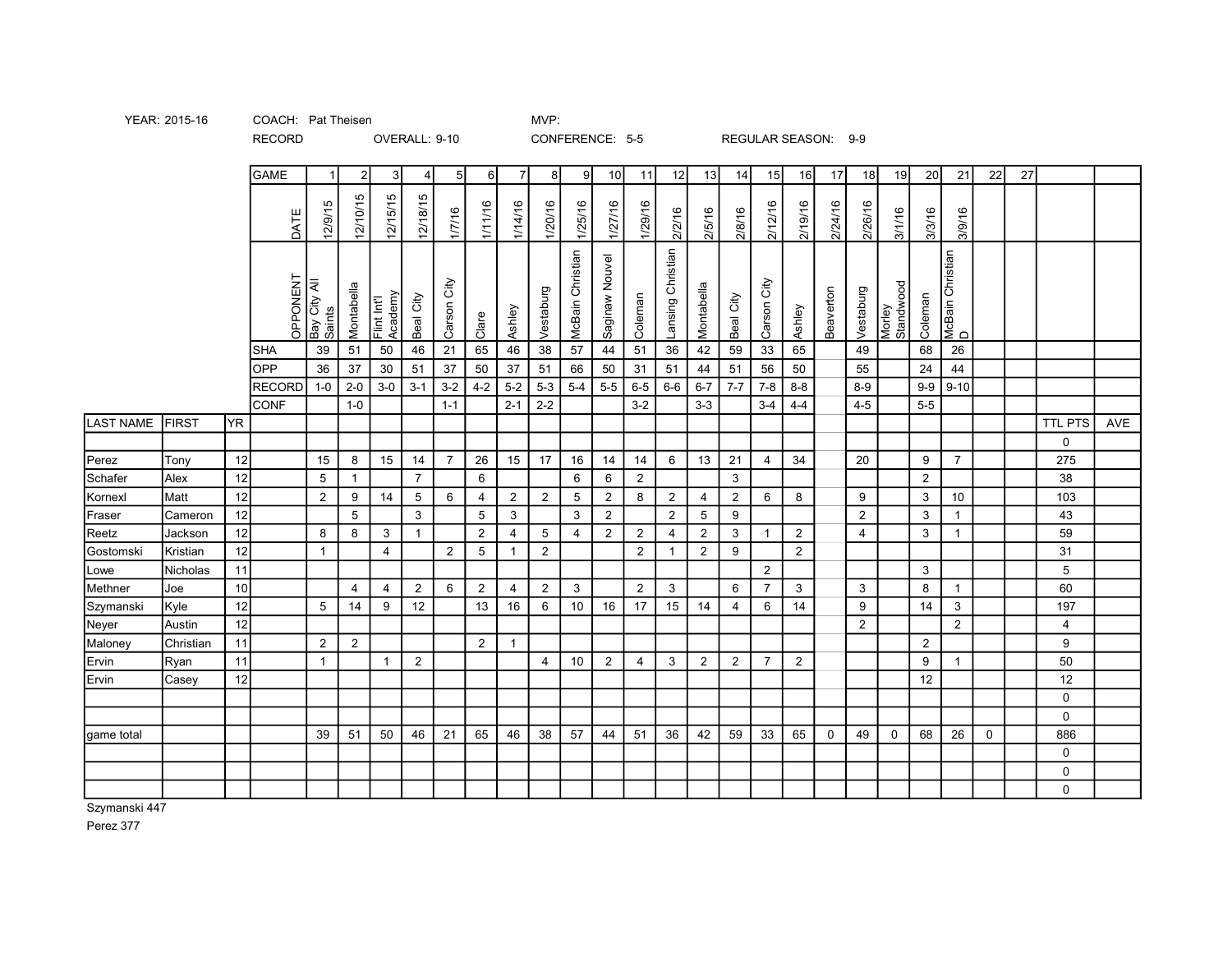|                     |              |    | <b>GAME</b>   |                      | $\overline{2}$  | 3                 | $\overline{4}$ | 5 <sub>l</sub> | 6I             | $\overline{7}$  | 8               | 9                         | 10              | 11              | 12                | 13             | 14                      | 15             | 16              | 17             | 18             | 19                | 20             | 21               | 21                   | 22                   | 23                  |                  | 24 25       |      |     |
|---------------------|--------------|----|---------------|----------------------|-----------------|-------------------|----------------|----------------|----------------|-----------------|-----------------|---------------------------|-----------------|-----------------|-------------------|----------------|-------------------------|----------------|-----------------|----------------|----------------|-------------------|----------------|------------------|----------------------|----------------------|---------------------|------------------|-------------|------|-----|
|                     |              |    | DATE          | 12/10/14             | 12/11/14        | 12/16/14          | 12/19/14       | 1/5/15         | 1/8/15         | 1/12/15         | 1/15/15         | 1/27/15                   | 1/28/15         | 1/30/15         | 2/3/15            | 2/6/15         | 2/9/15                  | 2/13/15        | 2/120/15        | 2/25/15        | 2/27/15        | 3/3/15            | 3/5/15         | 3/11/15          | 3/13/15              | 3/16/15              | 3/18/15             |                  |             |      |     |
|                     |              |    | OPPONENT      | <b>BC All Saints</b> | Montabella      | Int Acad of Flint | Beal City      | Beaverton      | Carson City    | Clare           | Ashley          | Vestaburg                 | Nouvel CC       | Coleman         | Lansing Christian | Montabella     | Beal City               | Carson City    | Ashley          | Beaverto       | Vestaburg      | Int Acad of Flint | Coleman        | McBain Chris (D) | BR Crossroads<br>(D) | Baldwin <sup>®</sup> | Fulton <sup>®</sup> |                  |             |      |     |
|                     |              |    | <b>SHA</b>    | 63                   | 63              | 69                | 53             | 46             | 45             | $\overline{53}$ | $\overline{76}$ | 52                        | $\overline{56}$ | $\overline{76}$ | $\overline{73}$   | 54             | 58                      | 43             | $\overline{57}$ | 47             | 48             | $\overline{c}$    | 70             | $\overline{71}$  | $\overline{55}$      | 59                   | 60                  |                  |             |      |     |
|                     |              |    | <b>OPP</b>    | 49                   | 19              | 61                | 52             | 66             | 34             | 51              | 54              | 54                        | $\sqrt{45}$     | $38$            | 61                | 47             | 41                      | 46             | 36              | 69             | 53             | ${\sf N}$         | 57             | $\overline{56}$  | 43                   | 49                   | 64                  |                  |             |      |     |
|                     |              |    | <b>RECORD</b> | $1-0$                | $2-0$           | $3-0$             | $4-0$          | $4 - 1$        | $5-1$          | $6 - 1$         | $7 - 1$         | $7-2$                     | $8 - 2$         | $9-2$           | $10-2$            | $11-2$         | $12 - 2$                | $12-3$         | $13-3$          | $13-4$         | $13-5$         | $\overline{C}$    | $14 - 5$       | $15-5$           | $16-5$               | $17 - 5$             | $17-6$              |                  |             |      |     |
|                     |              |    | CONF          |                      | $1-0$           |                   |                |                | $2 - 0$        |                 | $3-0$           | $3 - 1$                   |                 | $4 - 1$         |                   | $5 - 1$        |                         | $5-2$ 6-2      |                 |                | $6 - 3$        |                   | $L$ 7-3        |                  |                      |                      |                     |                  |             |      |     |
| LAST NAME           | <b>FIRST</b> | YR |               |                      |                 |                   |                |                |                |                 |                 |                           |                 |                 |                   |                |                         |                |                 |                |                |                   |                |                  |                      |                      |                     |                  |             | T P  | AVE |
| Perez               | Tony         | 11 |               | $\sqrt{5}$           | $6\phantom{.}6$ | 8                 | 4              | $\overline{7}$ |                | $\overline{4}$  | $\overline{7}$  | $\sqrt{5}$                | 13              | 13              | $\overline{4}$    | $\overline{7}$ | $5\phantom{.0}$         |                |                 | $\overline{7}$ | 3              |                   |                | 4                |                      |                      |                     |                  |             | 102  |     |
| Schafer             | Alex         | 11 |               |                      |                 |                   | $\sqrt{2}$     |                |                |                 | 6               | $\ensuremath{\mathsf{3}}$ | $\overline{2}$  |                 | $\overline{4}$    | $\overline{c}$ | $\overline{\mathbf{1}}$ | $\mathbf{3}$   | 3               |                |                |                   |                |                  | $\overline{2}$       |                      |                     |                  |             | 28   |     |
| Kornexl             | Matt         | 11 |               | 11                   | $\overline{2}$  | 1                 | 8              | 3              |                |                 | 4               | $\overline{2}$            | 4               | $\overline{1}$  |                   | 3              | $\overline{2}$          | 10             | $\overline{2}$  |                | 3              |                   | 8              | 8                | $\mathbf{3}$         |                      |                     |                  |             | 75   |     |
| Goenner             | Ben          | 12 |               | 20                   | 19              | 25                | 14             | 15             | 17             | 19              | 25              | 17                        | 14              | $20\,$          | 22                | 14             | 19                      | $18$           | 18              | 16             | 30             |                   | 23             | 27               | 20                   | 18                   | 29                  |                  |             | 459  | 20  |
| Neyer               | Austin       | 11 |               | 6                    | $\mathbf{1}$    | $\overline{2}$    | $\mathbf{3}$   | $\overline{2}$ |                |                 |                 |                           |                 |                 |                   |                |                         |                |                 |                |                |                   |                | $\overline{7}$   | $\overline{2}$       |                      |                     |                  |             | 23   |     |
| Reetz               | Jackson      | 11 |               | 2                    | 6               |                   |                | $\overline{4}$ |                |                 |                 |                           |                 | $\overline{7}$  |                   |                | $\overline{1}$          | $\overline{2}$ | 5               |                | $\overline{2}$ |                   | $\overline{2}$ |                  | $\mathbf{3}$         |                      |                     |                  |             | 34   |     |
| Lustosa             | Guilherme    | 11 |               |                      | $5\phantom{.0}$ |                   |                |                |                |                 |                 |                           |                 | $\overline{5}$  |                   |                |                         |                |                 |                |                |                   |                | $\overline{2}$   |                      |                      |                     |                  |             | 12   |     |
| Krepostman<br>Evans | Tomas        | 12 |               | 9                    | 13              | 21                | 12             | $10$           | $\,6\,$        | 12              | 13              | $10\,$                    | $9\,$           | $10\,$          | 18                | 10             | $\overline{4}$          | 8              | 13              | 11             | 4              |                   | 10             | $\sqrt{5}$       | 13                   | 8                    |                     |                  |             | 229  |     |
|                     | Charles      | 11 |               |                      |                 |                   |                |                |                |                 | 4               |                           |                 | $\overline{4}$  |                   |                |                         |                |                 |                |                |                   |                |                  |                      |                      |                     |                  |             | 8    |     |
| Szymanski<br>Ervin  | Kyle         | 11 |               | 8                    | 9               | 8                 | 9              | $\mathbf{3}$   | 20             | 13              | 15              | 8                         | 10              | 10              | 14                | 7              | 22                      | $\overline{2}$ | $\overline{7}$  | 9              | 3              |                   | 20             | 16               | 8                    | 18                   | 13                  |                  |             | 252  |     |
|                     | Casey        | 11 |               | $\overline{2}$       | $\overline{2}$  | $\overline{4}$    |                | $\sqrt{2}$     | $\overline{2}$ | $\sqrt{5}$      | $\overline{2}$  | $\overline{7}$            | 4               | $\,6\,$         | 11                | 11             | $\overline{4}$          |                | 9               | $\overline{4}$ | $\mathfrak{S}$ |                   | $\overline{7}$ | $\overline{2}$   | $\overline{4}$       |                      |                     |                  |             | 92   |     |
|                     |              |    |               |                      |                 |                   |                |                |                |                 |                 |                           |                 |                 |                   |                |                         |                |                 |                |                |                   |                |                  |                      |                      |                     |                  |             | 0    |     |
|                     |              |    |               |                      |                 |                   |                |                |                |                 |                 |                           |                 |                 |                   |                |                         |                |                 |                |                |                   |                |                  |                      |                      |                     |                  |             | 0    |     |
|                     |              |    |               |                      |                 |                   |                |                |                |                 |                 |                           |                 |                 |                   |                |                         |                |                 |                |                |                   |                |                  |                      |                      |                     |                  |             | 0    |     |
|                     |              |    |               |                      |                 |                   |                |                |                |                 |                 |                           |                 |                 |                   |                |                         |                |                 |                |                |                   |                |                  |                      |                      |                     |                  |             | 0    |     |
|                     |              |    |               |                      |                 |                   |                |                |                |                 |                 |                           |                 |                 |                   |                |                         |                |                 |                |                |                   |                |                  |                      |                      |                     |                  |             | 0    |     |
| game total          |              |    |               | 63                   | 63              | 69                | 53             | 46             | 45             | 53              | 76              | 52                        | 56              | 76              | 73                | 54             | 58                      | 43             | 57              | 47             | 48             | $\mathsf{O}$      | 70             | 71               | 55                   | 44                   | 42                  | $\boldsymbol{0}$ | $\mathsf 0$ | 1314 |     |

YEAR: 2014-15 COACH: Pat Theisen COACH: Pat Theisen

RECORD OVERALL: 17-6 CONFERENCE: 7-3 REGULAR SEASON: 14-5

0 0 0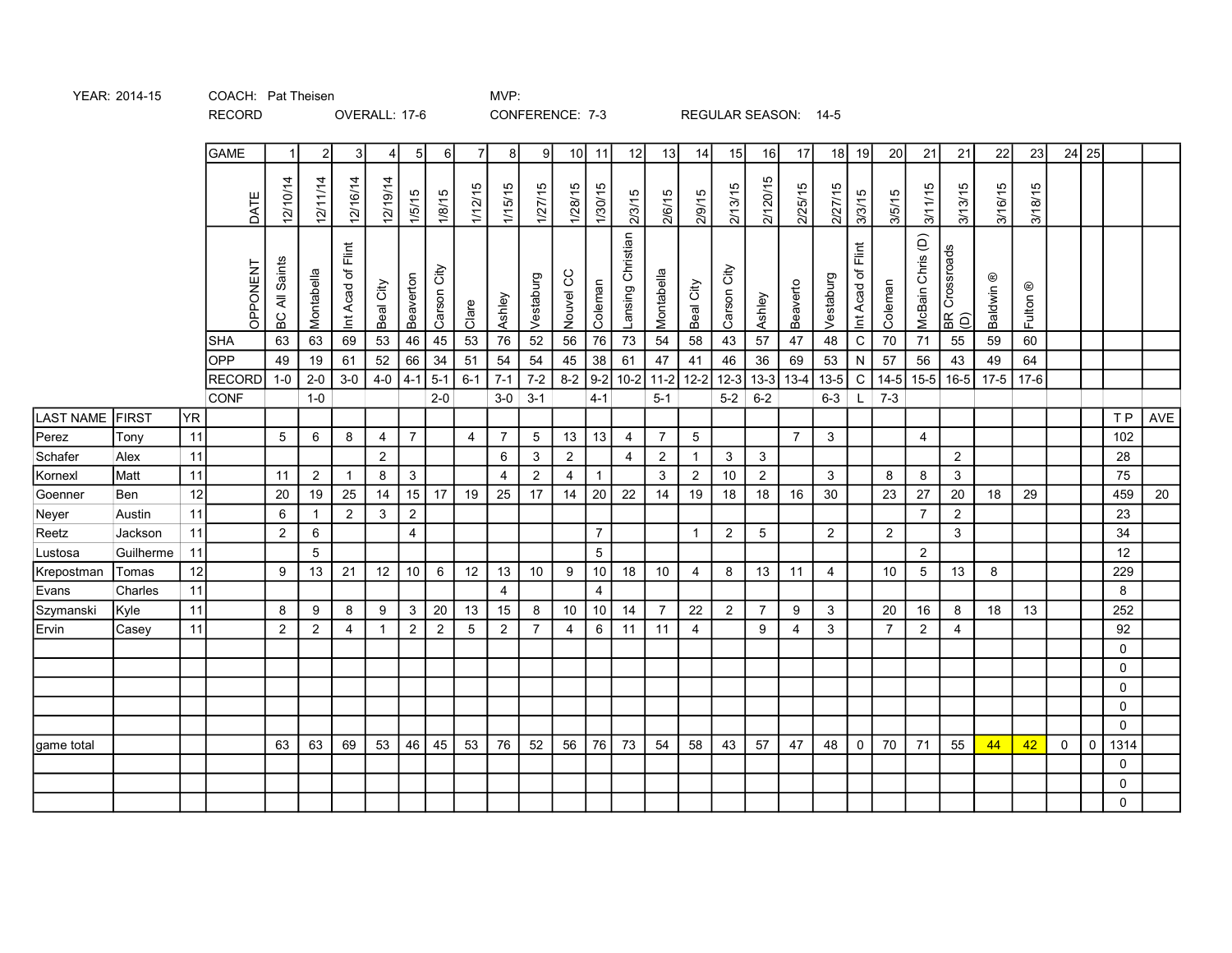|                    | YEAR: 2013-14         |                 | COACH: Pat Theisen<br><b>RECORD</b>                      |                           |                                 | OVERALL: 20-4                                         |                     |                |                         |                                  | MVP:                       | CONFERENCE: 10-0                          |                                      |                            |                                     |                                          | <b>REGULAR SEASON:</b>           |                     |                                                  |                       | $16-3$  |                                             |                                 |                       |                                       |                         |                                                                                           |                      |                       |                                 |                                  |                |      |  |
|--------------------|-----------------------|-----------------|----------------------------------------------------------|---------------------------|---------------------------------|-------------------------------------------------------|---------------------|----------------|-------------------------|----------------------------------|----------------------------|-------------------------------------------|--------------------------------------|----------------------------|-------------------------------------|------------------------------------------|----------------------------------|---------------------|--------------------------------------------------|-----------------------|---------|---------------------------------------------|---------------------------------|-----------------------|---------------------------------------|-------------------------|-------------------------------------------------------------------------------------------|----------------------|-----------------------|---------------------------------|----------------------------------|----------------|------|--|
|                    |                       |                 | <b>GAME</b>                                              |                           |                                 | -3                                                    |                     | $4$ 5 6        |                         |                                  | -81                        | 9                                         | 10 <sup>1</sup>                      | 12 <br>11                  | - 13 I                              | 14                                       | 15                               | $-16$               |                                                  |                       | 17      | $18$   19                                   | 20                              | 21                    | 21                                    | $\overline{22}$         | 23                                                                                        | 24                   | <b>25</b>             | 26                              | 27                               |                |      |  |
|                    |                       |                 |                                                          |                           |                                 |                                                       |                     |                |                         |                                  |                            |                                           |                                      |                            |                                     |                                          |                                  |                     |                                                  |                       |         |                                             |                                 |                       |                                       |                         |                                                                                           |                      |                       |                                 |                                  |                |      |  |
|                    |                       |                 | DATE                                                     | 12/10/13                  | 12/12/13                        | 12/14/13                                              | 12/18/13            | 12/20/13       | 1/7/14                  | 1/9/14                           | 1/13/14                    | 1/16/14                                   | 1/18/14                              | 1/24/14<br>1/29/14         | 1/30/14                             | 1/31/14                                  | 2/4/14                           | 2/7/14              | 2/8/14                                           |                       | 2/11/14 | 2/21/14<br>2/17/14                          | 2/22/14                         | 2/24/14               | 2/25/14                               | 2/27/14                 | 3/5/14                                                                                    | 3/7/14               | 3/10/14               | 3/12/14                         | 3/18/14                          |                |      |  |
|                    |                       |                 | OPPONENT<br><b>SHA</b><br><b>OPP</b><br>RECORD 0-1   1-1 | Flint Academy<br>61<br>65 | Ashley<br>83<br>$\overline{23}$ | $\frac{1}{2}$<br>Waterford<br>74<br>54<br>$2 - 1$ 3-1 | Coleman<br>66<br>38 | Beal City      | Saginaw Nouvel          | Vestaburg<br>59<br>43<br>$4 - 1$ | Clare<br>57<br>45<br>$5-1$ | Montabella<br>52<br>34<br>$\mid 6-1 \mid$ | Muskegon Cath<br>49<br>48<br>$7 - 1$ | Carson City<br>Vestaburg   | Saginaw Nouvel<br>43<br>35<br>$8-1$ | Ashley<br>$\overline{77}$<br>35<br>$9-1$ | Beal City<br>45<br>51<br>$9 - 2$ | Coleman<br>75<br>47 | Carson City<br>54<br>41<br>$10-2$ 11-2 11-3 12-3 | Beaverton<br>55<br>61 |         | Lansing Christian<br>Montabella<br>77<br>74 | Beal City<br>53<br>50<br>$13-3$ | Vestaburg<br>74<br>57 | Montabella<br>65<br>46<br>$14-3$ 15-3 | Carson City<br>51<br>39 | McBain Christian<br>D<br>$\overline{71}$<br>44<br>16-3   17-3   18-3   19-3   20-3   20-4 | Marion D<br>70<br>31 | Baldwin R<br>49<br>46 | Fulton <sub>R</sub><br>49<br>47 | $\circ$<br>Frankfort<br>44<br>47 |                |      |  |
|                    |                       |                 | <b>CONF</b>                                              |                           | 1-0                             |                                                       | $2 - 0$             |                |                         | $3 - 0$                          |                            | $4-0$                                     |                                      |                            |                                     | $5-0$                                    |                                  |                     | $6-0$ 7-0                                        |                       |         |                                             |                                 |                       |                                       | $8-0$ 9-0 10-0          |                                                                                           |                      |                       |                                 |                                  |                |      |  |
| LAST NAME FIRST YR |                       |                 |                                                          |                           |                                 |                                                       |                     | <b>IPPIPPI</b> |                         |                                  |                            |                                           |                                      | <b>PP PP MU</b>            |                                     |                                          |                                  |                     |                                                  |                       |         |                                             | PP MU   MU   MU                 |                       |                                       | MU                      |                                                                                           |                      |                       |                                 |                                  | TP             | AVE  |  |
| Neyer              | Dustin                | $\overline{12}$ |                                                          | 11                        | 2                               | 11                                                    | 10                  |                |                         |                                  | 3 <sup>1</sup>             | 6                                         | 11                                   |                            |                                     | 15                                       | 9                                | 6                   | 4                                                | -4                    |         | 6                                           | -9                              | 12 <sup>2</sup>       | $\overline{13}$                       | 6                       | 2                                                                                         | - 9                  | 6                     | 10                              | 3                                | 169            |      |  |
| Pronick            | Kyle                  | $\overline{12}$ |                                                          |                           | 3                               | $\overline{\mathbf{3}}$                               | 8                   |                |                         | $\overline{2}$                   | $\overline{2}$             |                                           |                                      |                            |                                     | 16                                       |                                  | $\overline{9}$      | $\overline{2}$                                   |                       |         | 3                                           |                                 | 6                     | 3                                     |                         |                                                                                           | -5                   |                       |                                 |                                  | 69             |      |  |
| Motz               | Matt                  | $\overline{12}$ |                                                          |                           |                                 | $\overline{2}$                                        | 4                   |                |                         | $\overline{2}$                   |                            | $\overline{2}$                            |                                      |                            | 4                                   | $\overline{2}$                           | 4                                | $-11$               | 4                                                |                       |         |                                             |                                 | 4                     |                                       | 4                       |                                                                                           |                      |                       |                                 |                                  | 58             |      |  |
| Goenner            | Ben                   | 11<br>12        |                                                          | 5<br>8                    | 10<br>$\overline{14}$           | 12                                                    | 19                  |                |                         | 9                                | 22                         | $5\overline{)}$                           | 15<br>4                              |                            | 10 <sup>°</sup>                     | 11                                       | 9                                | -6                  | 18<br>8                                          | 21                    |         | 12<br>$\overline{20}$                       | 5                               | 10                    | -6<br>8                               | 11                      | 10                                                                                        | 10                   | 8<br>15               | 10 <sup>1</sup>                 | 10                               | 252<br>239     | 10.5 |  |
| Hyble<br>Levine    | <b>Brooks</b><br>Lane | 12              |                                                          |                           | $\overline{2}$                  |                                                       | 13                  |                |                         | 14                               | $\overline{4}$             | 4<br>$\overline{2}$                       |                                      |                            | 10                                  | 8<br>$\overline{2}$                      |                                  | 10                  |                                                  | 8                     |         |                                             | 12                              |                       |                                       |                         |                                                                                           |                      |                       | 6                               | 19                               | 12             | 10   |  |
| Krepostman         | Tomas                 | $-11$           |                                                          |                           | $\overline{14}$                 | 16                                                    |                     |                |                         |                                  |                            | $\mathbf{3}$                              | -8                                   |                            | 2                                   | 8                                        | 2                                | 8                   | 2                                                | $\overline{1}$        |         | 10                                          | 6                               | 13                    | - 8                                   | 4                       | 6                                                                                         | 2                    |                       |                                 |                                  | 120            |      |  |
| Cowell             | <b>Justin</b>         | $\overline{12}$ |                                                          | 2                         | 15                              | 6                                                     | 2                   |                |                         |                                  | 4                          |                                           |                                      |                            |                                     | 6                                        | 8                                | $\overline{9}$      |                                                  | 4                     |         |                                             | 10                              | 4                     | 10                                    |                         | 5 <sup>5</sup>                                                                            | $\overline{12}$      | 6                     |                                 |                                  | 118            |      |  |
| Gamble             | Kevin                 | 12              |                                                          | 23                        | 15                              | 10                                                    | 8                   |                |                         | 24                               | 15                         | 14                                        | 9                                    |                            | 16                                  |                                          | 12                               | 16                  | 16                                               | 15                    |         | 22                                          | 10                              | 14                    | 17                                    |                         | 27                                                                                        | 16                   | 12                    | 23                              | 12                               | 360            | 15   |  |
| Younger            | <b>Cole</b>           | 12              |                                                          | 5                         |                                 |                                                       | 2                   |                |                         |                                  |                            | $\overline{2}$                            | 2                                    |                            |                                     |                                          |                                  |                     |                                                  | 2                     |         | 4                                           |                                 | 4                     |                                       |                         | 4                                                                                         | 8                    | 2                     |                                 |                                  | 48             |      |  |
| Ahern              | Tyler                 | 12              |                                                          |                           | 6                               |                                                       |                     |                |                         |                                  |                            |                                           |                                      |                            |                                     | $\mathbf{2}$                             |                                  |                     |                                                  |                       |         |                                             |                                 |                       |                                       |                         |                                                                                           |                      |                       |                                 |                                  | $\overline{8}$ |      |  |
|                    |                       |                 |                                                          |                           |                                 |                                                       |                     |                |                         |                                  |                            |                                           |                                      |                            |                                     |                                          |                                  |                     |                                                  |                       |         |                                             |                                 |                       |                                       |                         |                                                                                           |                      |                       |                                 |                                  | $\overline{0}$ |      |  |
|                    |                       |                 |                                                          |                           |                                 |                                                       |                     |                |                         |                                  |                            |                                           | $\overline{or}$                      |                            |                                     |                                          |                                  |                     |                                                  |                       |         |                                             | OT                              |                       |                                       |                         |                                                                                           |                      |                       |                                 |                                  | $\overline{0}$ |      |  |
|                    |                       |                 |                                                          |                           |                                 |                                                       |                     |                |                         |                                  |                            |                                           |                                      |                            |                                     |                                          |                                  |                     |                                                  |                       |         |                                             |                                 |                       |                                       |                         |                                                                                           |                      |                       |                                 |                                  | $\overline{0}$ |      |  |
|                    |                       |                 |                                                          |                           |                                 |                                                       |                     |                |                         |                                  |                            |                                           |                                      |                            |                                     |                                          |                                  |                     |                                                  |                       |         |                                             |                                 |                       |                                       |                         |                                                                                           |                      |                       |                                 |                                  | $\overline{0}$ |      |  |
|                    |                       |                 |                                                          |                           |                                 |                                                       |                     |                |                         |                                  |                            |                                           |                                      |                            |                                     |                                          |                                  |                     |                                                  |                       |         |                                             |                                 |                       |                                       |                         |                                                                                           |                      |                       |                                 |                                  | $\overline{0}$ |      |  |
| game total         |                       |                 |                                                          | 61                        | 83                              | 74                                                    | 66                  | $\mathbf 0$    | $\overline{\mathbf{0}}$ | 59                               | 57                         | 52                                        | 49                                   | $\mathbf 0$<br>$\mathbf 0$ | 43                                  | 77                                       | 45                               | 75                  | 54                                               | 55                    |         | 77<br>$\mathbf 0$                           | 53                              | 74                    | 65                                    | 51                      | 71                                                                                        | 70                   | 49                    | 49                              | 44                               | 1453           |      |  |
|                    |                       |                 |                                                          |                           |                                 |                                                       |                     |                |                         |                                  |                            |                                           |                                      |                            |                                     |                                          |                                  |                     |                                                  |                       |         |                                             |                                 |                       |                                       |                         |                                                                                           |                      |                       |                                 |                                  | $\overline{0}$ |      |  |
|                    |                       |                 |                                                          |                           |                                 |                                                       |                     |                |                         |                                  |                            |                                           |                                      |                            |                                     |                                          |                                  |                     |                                                  |                       |         |                                             |                                 |                       |                                       |                         |                                                                                           |                      |                       |                                 |                                  | $\overline{0}$ |      |  |
|                    |                       |                 |                                                          |                           |                                 |                                                       |                     |                |                         |                                  |                            |                                           |                                      |                            |                                     |                                          |                                  |                     |                                                  |                       |         |                                             |                                 |                       |                                       |                         |                                                                                           |                      |                       |                                 |                                  | $\overline{0}$ |      |  |

Gamble 547

Hyble 683

D Neyer 500

Goenner 345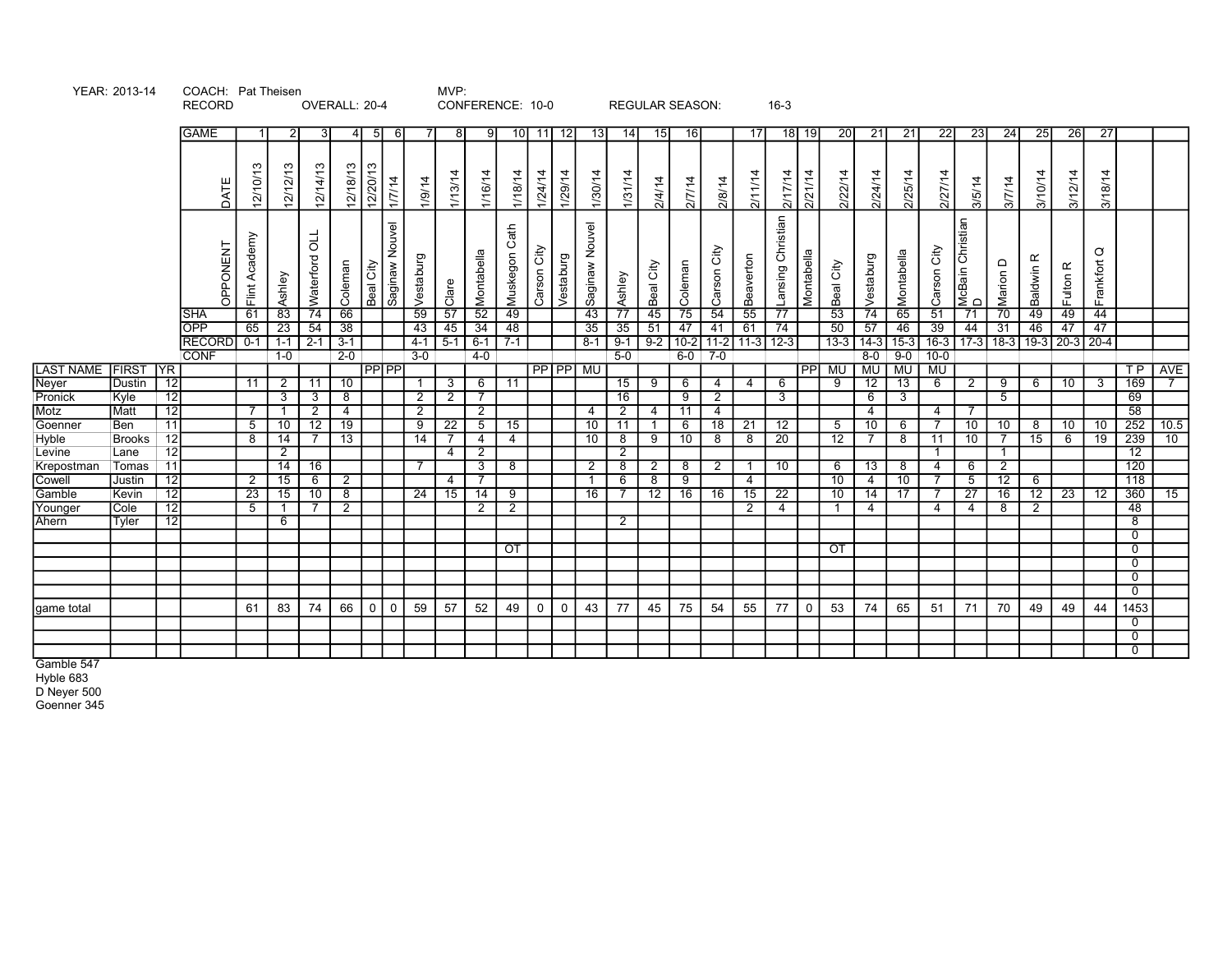|                  |               |     | <b>GAME</b>     |                | $\overline{2}$ | 3              | 4              | 5 <sup>1</sup> | 6I                | $\overline{7}$     | 8              | 9                       | 10 <sup>1</sup> | 11                     | 12              | 13                                      | 14                | 15             | 16             | 17             | 18             | 19                          | 20              |                               |         |             |     | 21 22 23 24 25 26 27 |                    |  |
|------------------|---------------|-----|-----------------|----------------|----------------|----------------|----------------|----------------|-------------------|--------------------|----------------|-------------------------|-----------------|------------------------|-----------------|-----------------------------------------|-------------------|----------------|----------------|----------------|----------------|-----------------------------|-----------------|-------------------------------|---------|-------------|-----|----------------------|--------------------|--|
|                  |               |     | DATE            | 12/6/12        | 12/10/12       | 12/13/12       | 12/19/12       | 12/21/12       | $\infty$<br>1/5/1 | 1/8/13             | 1/10/13        | 1/17/13                 | 1/22/13         | 1/23/13                | 2/23/13         | 21/13                                   | 2/5/13            | 3/2/13         | 2/12/13        | 2/15/13        | 2/22/13        | 2/26/13                     | 2/28/13         | 3/6/13                        |         |             |     |                      |                    |  |
|                  |               |     | <b>OPPONENT</b> | Ashely         | At Pine River  | Coleman        | at Beal City   | New Lothrup    | Fowler            | Clare<br>$\vec{a}$ | Vestaburg      | Montabella<br>$\vec{a}$ | City<br>Carson  | Beaverton<br>$\vec{p}$ | at Nouvel (ppd) | Ashley<br>$\overleftrightarrow{\varpi}$ | No Mich Christian | at Coleman PPD | Bad Axe        | at Vestaburg   | Montabella     | Waterford Our<br>Lady CNCLD | at Carson City  | Beal City at Beal<br>District |         |             |     |                      |                    |  |
|                  |               |     | <b>SHA</b>      | 74             | 45             | 65             | 59             | 71             | 62                | 67                 | 71             | 79                      | 73              | 45                     | 47              | 82                                      | 72                | 57             | 77             | 67             | 71             |                             | 50              | 52                            |         |             |     |                      |                    |  |
|                  |               |     | <b>OPP</b>      | 37             | 64             | 46             | 51             | 55             | 57                | 25                 | 44             | 36                      | 40              | 35                     | 48              | 39                                      | 57                | 45             | 38             | 45             | 33             |                             | 32              | 55                            |         |             |     |                      |                    |  |
|                  |               |     | <b>RECORD</b>   | $1-0$          | $1 - 1$        | $2 - 1$        | $3 - 1$        | $4 - 1$        | $5 - 1$           | $6 - 1$            | $7 - 1$        | $8 - 1$                 | $9 - 1$         | $10-1$                 | $15-2$ 11-1     |                                         | $12 - 1$          |                | $17 - 2$ 13-1  | $14 - 1$       | $15 - 1$       |                             | $16 - 2$        | $17-3$                        |         |             |     |                      |                    |  |
|                  |               |     | <b>CONF</b>     | $1-0$          |                | $2 - 0$        |                |                |                   |                    | $3-0$          | $4 - 0$                 | $5-0$           |                        |                 | $6-0$                                   |                   | $10-0$         |                | $7-0$          | $8-0$          |                             | $9 - 0$         |                               |         |             |     |                      |                    |  |
| <b>LAST NAME</b> | <b>FIRST</b>  | YR. |                 |                |                |                |                |                |                   |                    |                |                         |                 |                        |                 |                                         |                   |                |                |                |                |                             |                 |                               |         |             |     |                      | <b>TTL PTS AVE</b> |  |
| Neyer            | Dustin        | 11  |                 | 15             | $\overline{7}$ | $\overline{7}$ | 10             | 13             | 8                 | 6                  | 8              | 13                      | 5               |                        | 10              | 14                                      | 11                | $\overline{7}$ | 5              | 13             | 2              |                             | $\overline{7}$  | 8                             |         |             |     |                      | 169                |  |
| Pronick          | Kyle          | 11  |                 | 6              |                | $\overline{2}$ |                |                |                   |                    | $\overline{2}$ | 5                       | $5\phantom{.0}$ |                        |                 | 4                                       | $\overline{c}$    | 6              | 6              |                | 3              |                             |                 |                               |         |             |     |                      | 41                 |  |
| Myler            | Mitch         | 12  |                 | 14             | 17             | 9              | 15             | 26             | 23                | 14                 | 16             | 17                      | 19              | 14                     | 10              | 9                                       | 18                |                | 22             | 19             | 21             |                             | $5\overline{)}$ | 16                            |         |             |     |                      | 304                |  |
| Heller           | Mike          | 12  |                 | 4              | $\overline{2}$ | $\overline{7}$ | 4              |                |                   |                    | 3              |                         | 3               |                        | 5               | 10                                      | 4                 | 6              | 13             | 7              | 5              |                             | $\overline{2}$  |                               |         |             |     |                      | 82                 |  |
| Miller           | <b>Nick</b>   | 12  |                 | $\mathbf{1}$   | $\overline{2}$ |                |                |                |                   |                    |                |                         |                 |                        |                 |                                         |                   |                |                |                |                |                             |                 |                               |         |             |     |                      | 3                  |  |
| Hyble            | <b>Brooks</b> | 11  |                 | 12             | 5              | 6              | 9              | 8              | 12                | 16                 | 9              | 11                      | $\overline{2}$  | 11                     | 10              | 22                                      | 8                 |                | $\overline{7}$ | $\overline{7}$ | 14             |                             | 23              | 10                            |         |             |     |                      | 202                |  |
| Motz             | Matt          | 11  |                 | $\overline{2}$ |                | 4              |                | $\mathbf{1}$   |                   |                    | 4              | $\overline{2}$          | $\overline{2}$  |                        |                 | 3                                       |                   | $\overline{7}$ | 4              |                | $\overline{a}$ |                             |                 |                               |         |             |     |                      | 31                 |  |
| Levine           | Lane          | 11  |                 | $\overline{2}$ |                | $\overline{2}$ |                |                |                   |                    | $\overline{2}$ |                         |                 |                        |                 |                                         |                   | $\mathbf 1$    | $\overline{2}$ |                | $\overline{4}$ |                             |                 |                               |         |             |     |                      | 13                 |  |
| Hire             | <b>Nick</b>   | 12  |                 |                |                | 8              | $\overline{7}$ | 2              | 2                 |                    | 10             | $\overline{2}$          | 5               | 9                      | $\mathbf 1$     |                                         | $\overline{4}$    |                | 3              | $\overline{2}$ | $\overline{2}$ |                             |                 | 4                             |         |             |     |                      | 61                 |  |
| Kohler           | <b>Kris</b>   | 12  |                 |                |                |                |                |                |                   |                    |                |                         |                 |                        |                 |                                         |                   |                |                |                |                |                             |                 |                               |         |             |     |                      | $\mathbf 0$        |  |
| Cowell           | Justin        | 11  |                 | 6              |                | 2              |                |                |                   | 6                  | 5              | 2                       | $\overline{2}$  |                        |                 | 6                                       | $\overline{2}$    | 4              | 3              |                | 2              |                             |                 |                               |         |             |     |                      | 40                 |  |
| Gamble           | Kevin         | 11  |                 | 12             | 8              | 14             | 12             | 17             | 17                | 17                 | 8              | 4                       | 17              | 11                     | 11              | $\overline{2}$                          | 10                |                |                |                | 3              |                             | 12              | 12                            |         |             |     |                      | 187                |  |
| Younger          | Cole          | 11  |                 |                | $\overline{4}$ | $\overline{4}$ | $\overline{c}$ | 4              |                   | $5\phantom{.0}$    | 4              | 6                       |                 |                        |                 | 3                                       | $\overline{2}$    | 16             | $\overline{4}$ | 3              | $\overline{2}$ |                             | $\mathbf{1}$    |                               |         |             |     |                      | 60                 |  |
| Goenner          | Ben           | 10  |                 |                |                |                |                |                |                   | 3                  |                | 10                      | 13              |                        |                 | 9                                       | 11                | 10             | 8              | 16             | 11             |                             |                 | $\overline{2}$                |         |             |     |                      | 93                 |  |
|                  |               |     |                 |                |                |                |                |                |                   |                    |                |                         |                 |                        |                 |                                         |                   |                |                |                |                |                             |                 |                               |         |             |     |                      | $\mathbf 0$        |  |
| game total       |               |     |                 | 74             | 45             | 65             | 59             | 71             | 62                | 67                 | 71             | 79                      | 73              | 45                     | 47              | 82                                      | 72                | 57             | 77             | 67             | 71             | 0                           | 50              | 52                            | $\circ$ | $\mathbf 0$ | l 0 |                      | 1286               |  |
|                  |               |     |                 |                |                |                |                |                |                   |                    |                |                         |                 |                        |                 |                                         |                   |                |                |                |                |                             |                 |                               |         |             |     |                      | $\mathbf{0}$       |  |

OVERALL: 17-3 CONFERENCE: 9-0 REGULAR SEASON: 16-2

Mitch Myler 894 career points

Brooks Hyble 444 points through junior season

YEAR: 2012-13 COACH: Pat Theisen COACH: Pat Theisen

RECORD

Dustin Neyer 331 points through junior season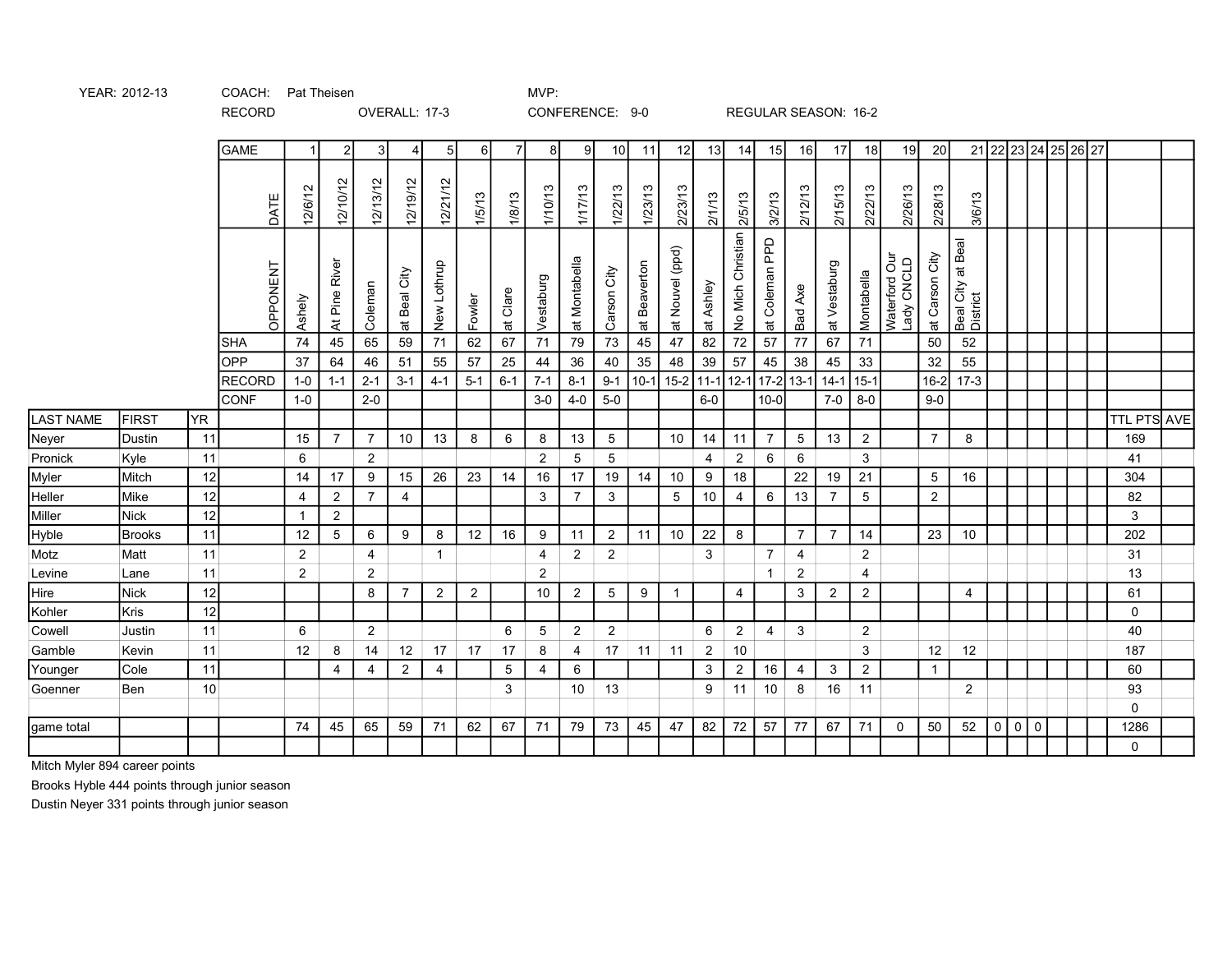## 2011-2012

| YEAR: 2011-2012 | COACH: Pat Theisen | MVP: |
|-----------------|--------------------|------|
|                 |                    |      |

RECORD

OVERALL: 17-6 CONFERENCE: 7-1 REGULAR SEASON: 15-5

|                  |               |                 | <b>GAME</b> | $\overline{1}$ | 2 <sup>1</sup> | 3 <sup>1</sup> | $\overline{4}$          | -5 I              | -6 I            | $\overline{7}$ | -8 I           |                 | $9$ 10 11      |                 | 12             | 13             | 14             | 15                                                         | 16 <sup>1</sup>       | 17              | 18                                      | 19             | 20             | 21           | 22                     |                | 23 24               | 25 | 26 | 27 |                |       |
|------------------|---------------|-----------------|-------------|----------------|----------------|----------------|-------------------------|-------------------|-----------------|----------------|----------------|-----------------|----------------|-----------------|----------------|----------------|----------------|------------------------------------------------------------|-----------------------|-----------------|-----------------------------------------|----------------|----------------|--------------|------------------------|----------------|---------------------|----|----|----|----------------|-------|
|                  |               |                 | DATE        | 12/5/11        | 12/8/11        | 12/12/11       | 12/16/11                | 12/21/11          | 1/3/12          | 1/10/12        | 1/13/12        | 1/17/12         | 1/19/12        | 1/27/12         | 1/31/12        | 2/3/12         | 2/7/12         | 2/14/12                                                    | 2/16/12               | 2/18/12         | 2/21/12                                 | 2/24/12        | 2/28/12        | 3/5/12       | 3/7/12                 | 3/9/12         |                     |    |    |    |                |       |
|                  |               |                 | OPPONENT    | Fowler         | Coleman        | Pine River     | Montabella              | Beal City         | New Lothrup     | Bad Axe        | Vestaburg      | Beaverton       | Ashely         | Coleman         | Saginaw Nouvel | Montabella     |                | No Mich Christian <mark>;</mark><br>Bay City All<br>Saints | Vestaburg             | Cedarville      | Gladwin                                 | Ashely         | ಕ<br>Waterford | Ashley (D)   | Portland St Pat<br>(D) | Fulton (D)     |                     |    |    |    |                |       |
|                  |               |                 | SHA         | 51             | 67             | 48             | 54                      | 37                | 46              | 59             | 56             | 50              | 58             | 63              | 42             | 54             | 46             | 69                                                         | 62                    | $70\,$          | 56                                      | 59             | 64             | 68           | 70                     | $36\,$         |                     |    |    |    |                |       |
|                  |               |                 | OPP         | 40             | 43             | 44             | 55                      | 44                | 45              | 70             | 43             | 43              | 37             | 49              | 46             | 38             | 53             | 43                                                         | 42                    | 51              | 54                                      | 26             | 56             | 26           | 45                     | 50             |                     |    |    |    |                |       |
|                  |               |                 | W-L         | $1-0$          | $2 - 0$        | $3-0$ 3-1      |                         | $ 3-2 4-2 4-3 $   |                 |                | $7 - 3$        | $5-3$ 6-3 8-3   |                |                 |                |                |                |                                                            | 8-4 9-4 9-5 10-5 11-5 | $12 - 5$        | 13-5   14-5   15-5   16-5   17-5   17-6 |                |                |              |                        |                |                     |    |    |    |                |       |
|                  |               |                 | <b>CONF</b> |                | $1-0$          |                | $1 - 1$                 |                   |                 |                | $3 - 1$        |                 | $ 2 - 1 $ 4-1  |                 |                | $5-1$          |                |                                                            | $6 - 1$               |                 |                                         | $7 - 1$        |                |              |                        |                |                     |    |    |    |                |       |
| <b>LAST NAME</b> | FIRST         | YR.             |             |                |                |                |                         |                   |                 |                |                |                 |                |                 |                |                |                |                                                            |                       |                 |                                         |                |                |              |                        |                |                     |    |    |    | TTL PTS AVE    |       |
| Neyer            | Dustin        | 10 <sup>1</sup> |             | 10             | 6              | $\overline{7}$ | $\overline{7}$          | 8                 | $\overline{7}$  | 8              | 3              | 6               | 11             | $6\phantom{.}6$ | 5 <sub>5</sub> | $\overline{7}$ | $\overline{4}$ | 13                                                         | $\overline{7}$        | $5\overline{)}$ | 8                                       | 11             | $\overline{7}$ | $\mathbf{3}$ | 10                     | $\mathbf{3}$   |                     |    |    |    | 162            |       |
| Myler            | Mitch         | 11              |             | 16             | 18             | 16             | 30                      | 15                | 9               | 23             | 8              | 17 <sup>1</sup> | $13 \mid 33$   |                 | 16             | 14             | 14             | 6                                                          | 13                    | 24              | 18                                      | 14             | 13             | 14           | 19                     | 15             |                     |    |    |    | 378            | 16.43 |
| Heller           | Mike          | 11              |             | $\mathbf 0$    | 3              |                | $\overline{1}$          |                   | 8               | $\overline{2}$ |                |                 | 5 <sup>1</sup> | $6\phantom{1}6$ | $\overline{2}$ |                |                | 9                                                          | 6                     |                 |                                         | $\mathbf{3}$   |                | 3            | $\mathbf{3}$           |                |                     |    |    |    | 51             |       |
| Miller           | Nick          | 11              |             | $\mathbf 0$    |                |                |                         |                   |                 |                | 3              |                 |                |                 |                |                |                |                                                            |                       |                 |                                         | $\mathbf{1}$   |                |              |                        |                |                     |    |    |    | 4              |       |
| Hyble            | <b>Brooks</b> | 10              |             | 9              | 15             | 6              | 12                      | $\overline{2}$    | $5\phantom{.0}$ | $\vert$ 17     | 18             | 8               | 9              | $6\phantom{.}6$ | 7 <sup>7</sup> | 9              | 18             | 8                                                          | 13                    | 16              |                                         | $\overline{7}$ | 17             | 13           | 18                     | 9              |                     |    |    |    | 242            | 11    |
| Neyer            | Josh          | 12              |             | $\overline{2}$ | 3              |                |                         |                   |                 | $\overline{2}$ |                |                 | $\overline{4}$ | $\sqrt{2}$      |                |                |                | $\overline{2}$                                             |                       |                 | $\overline{2}$                          | $\overline{2}$ |                |              |                        |                |                     |    |    |    | 19             |       |
| Reetz            | Drew          | 12              |             | $\mathbf{3}$   |                |                |                         | $\overline{2}$    | $\overline{4}$  | $\overline{2}$ | 12             | $\overline{4}$  | $\overline{4}$ | $\overline{2}$  | $2^{\circ}$    | 8              |                | 8                                                          | 5                     | $\overline{7}$  | 6                                       | $\overline{2}$ | 9              | 10           | $\,6\,$                | $\overline{2}$ |                     |    |    |    | 98             |       |
| Gillespe         | Scott         | 12              |             | 5              | 6              |                |                         | $\overline{2}$    | -1              | $\mathbf{1}$   |                |                 | 5 <sub>5</sub> | $\overline{1}$  |                |                |                | $\overline{7}$                                             | $\overline{4}$        |                 |                                         | 4              |                | 3            | $\overline{2}$         |                |                     |    |    |    | 41             |       |
| Hire             | Nick          | 11              |             | $\overline{2}$ | 6              | 5              |                         |                   | $\overline{7}$  | $\mathbf{2}$   |                | 11              | $\overline{2}$ | $\overline{2}$  | 4              | 10             | 9              |                                                            | 4                     | 8               | 11                                      | 4              | 12             | 11           | $\overline{1}$         | $\overline{2}$ |                     |    |    |    | 113            |       |
| Kohler           | Kris          | 11              |             | $\mathbf 0$    |                |                |                         |                   |                 |                | $\overline{2}$ |                 |                |                 |                |                |                |                                                            |                       |                 |                                         |                |                |              |                        |                |                     |    |    |    | $\overline{2}$ |       |
| Paterson         | Ross          | 12              |             | 2              | 8              | 8              | $\overline{\mathbf{4}}$ | 6                 | $\overline{4}$  |                | 5              | $\overline{4}$  | 5 <sup>5</sup> | 4               | 6              | 6              | $\overline{1}$ | 11                                                         | 6                     | 10              | 8                                       | 9              | 6              | 5            | 8                      | 4              |                     |    |    |    | 130            |       |
| Younger          | Cole          | 10 <sup>1</sup> |             | $\overline{2}$ | 2              | 6              |                         | $\overline{2}$    |                 | $\overline{2}$ | 5              |                 |                | $\mathbf{1}$    |                |                |                | $\overline{2}$                                             | 4                     |                 | 3                                       | $\overline{2}$ |                | 6            | 3                      | $\mathbf{1}$   |                     |    |    |    | 41             |       |
|                  |               |                 |             |                |                |                |                         |                   |                 |                |                |                 |                |                 |                |                |                |                                                            |                       |                 |                                         |                |                |              |                        |                |                     |    |    |    | 0              |       |
|                  |               |                 |             |                |                |                |                         |                   |                 |                | ppd            | ppd             |                |                 |                |                |                |                                                            |                       |                 |                                         |                |                |              |                        |                |                     |    |    |    | $\mathbf 0$    |       |
|                  |               |                 |             |                |                |                |                         |                   |                 |                | 1/25           | 1/18            |                |                 |                |                |                |                                                            |                       |                 |                                         |                |                |              |                        |                |                     |    |    |    | $\mathbf 0$    |       |
|                  |               |                 |             |                |                |                |                         |                   |                 |                |                |                 |                |                 |                |                |                |                                                            |                       |                 |                                         |                |                |              |                        |                |                     |    |    |    | 0              |       |
|                  |               |                 |             |                |                |                |                         |                   |                 |                |                |                 |                |                 |                |                |                |                                                            |                       |                 |                                         |                |                |              |                        |                |                     |    |    |    | 0              |       |
| game total       |               |                 |             | 51             | 67             | 48             |                         | 54   37   45   59 |                 |                | 56             |                 | 50   58   63   |                 | 42             | 54             | 46             | 66                                                         | 62                    | 70              | 56                                      | 59             | 64             | 68           | 70                     | 36             | $\mathsf{O}\xspace$ |    |    |    | 1281           |       |
|                  |               |                 |             |                |                |                |                         |                   |                 |                |                |                 |                |                 |                |                |                |                                                            |                       |                 |                                         |                |                |              |                        |                |                     |    |    |    | $\mathbf 0$    |       |
|                  |               |                 |             |                |                |                |                         |                   |                 |                |                |                 |                |                 |                |                |                |                                                            |                       |                 |                                         |                |                |              |                        |                |                     |    |    |    | 0              |       |

Mitch Myler 590 points through junior season